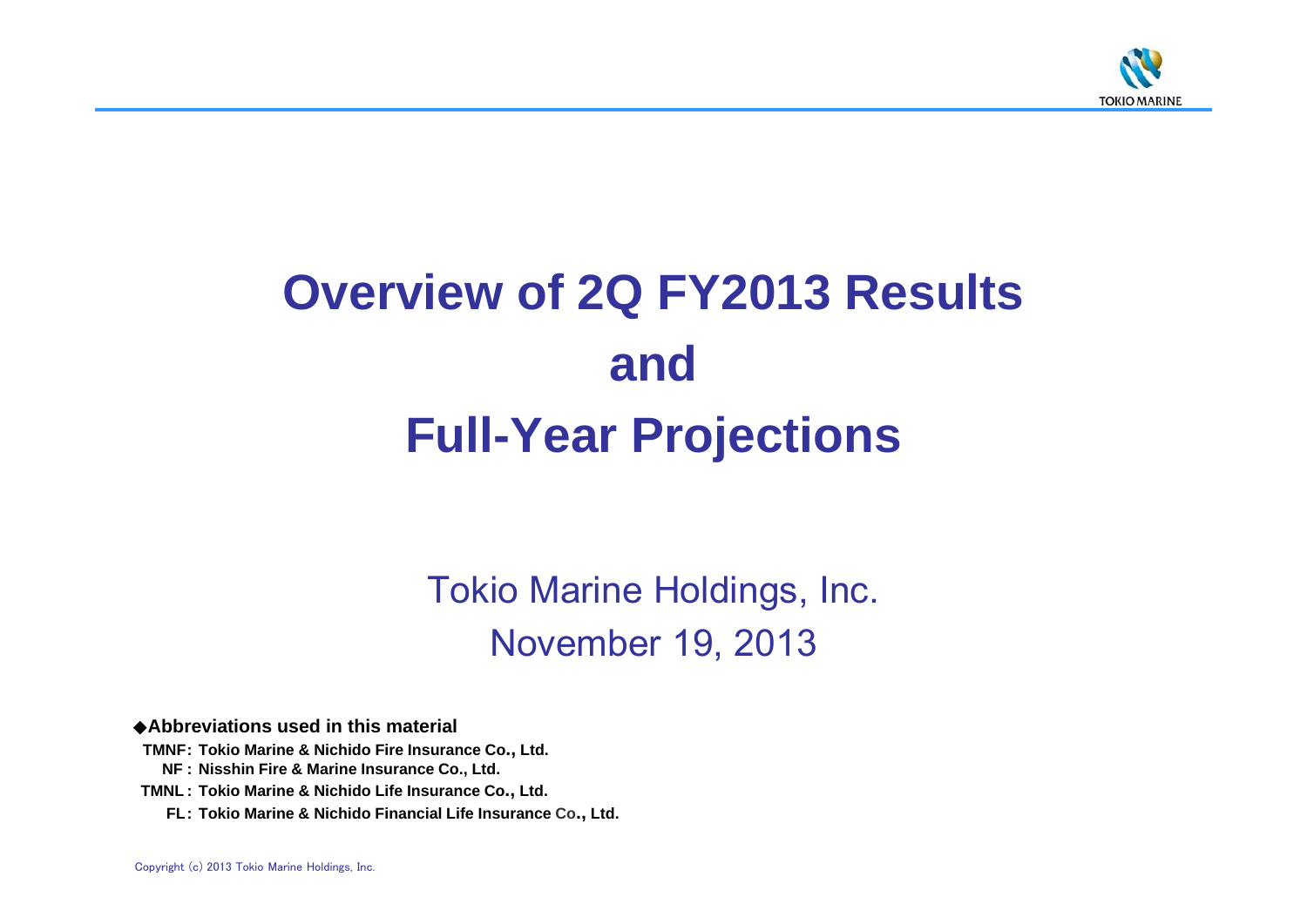# **Table of Contents**



## ■ **I. 2Q FY2013 Results**

#### •**Consolidated Results Overview**

- Ordinary Income ------------------------------- 3
- Ordinary Profit ---------------------------------- 4
- Net Income -------------------------------------- 5

#### •**Domestic Non-Life**

- TMNF 2Q Financial Results----------------- 6
- TMNF Combined Ratio----------------------- 7
- TMNF NPW & Loss Ratio-------------------- 8
- TMNF Asset Management ------------------ 9
- NF 2Q Financial Results----------------- 10

#### •**Domestic Life**

– TMNL 2Q Financial Results ----------------11

#### •**International Insurance Business**

- Net Premiums Written -----------------------12
- Adjusted Earnings ----------------------------13

#### •**Adjusted Earnings (Group Total)**

– 2Q Results--------------------------------------14

## ■ **II. FY2013 Revised Projections**

- • **Consolidated Projections**
	- Ordinary Profit--------------------------------------16
	- Net Income -----------------------------------------17
- • **Adjusted Earnings (Group Total)**
	- FY2013 Projections-------------------------------18

#### •**Domestic Non-Life**

- TMNF FY2013 Financial Projections---------19
- TMNF Combined Ratio--------------------------20
- TMNF NPW & Loss Ratio --------------------- 21
- NF FY2013 Financial Projections ------- 22

#### •**Domestic Life**

– TMNL FY2013 Financial Projections ------- 23

#### •**International Insurance Business**

- Net Premiums Written ------------------------- 24
- Adjusted Earnings ------------------------------ 25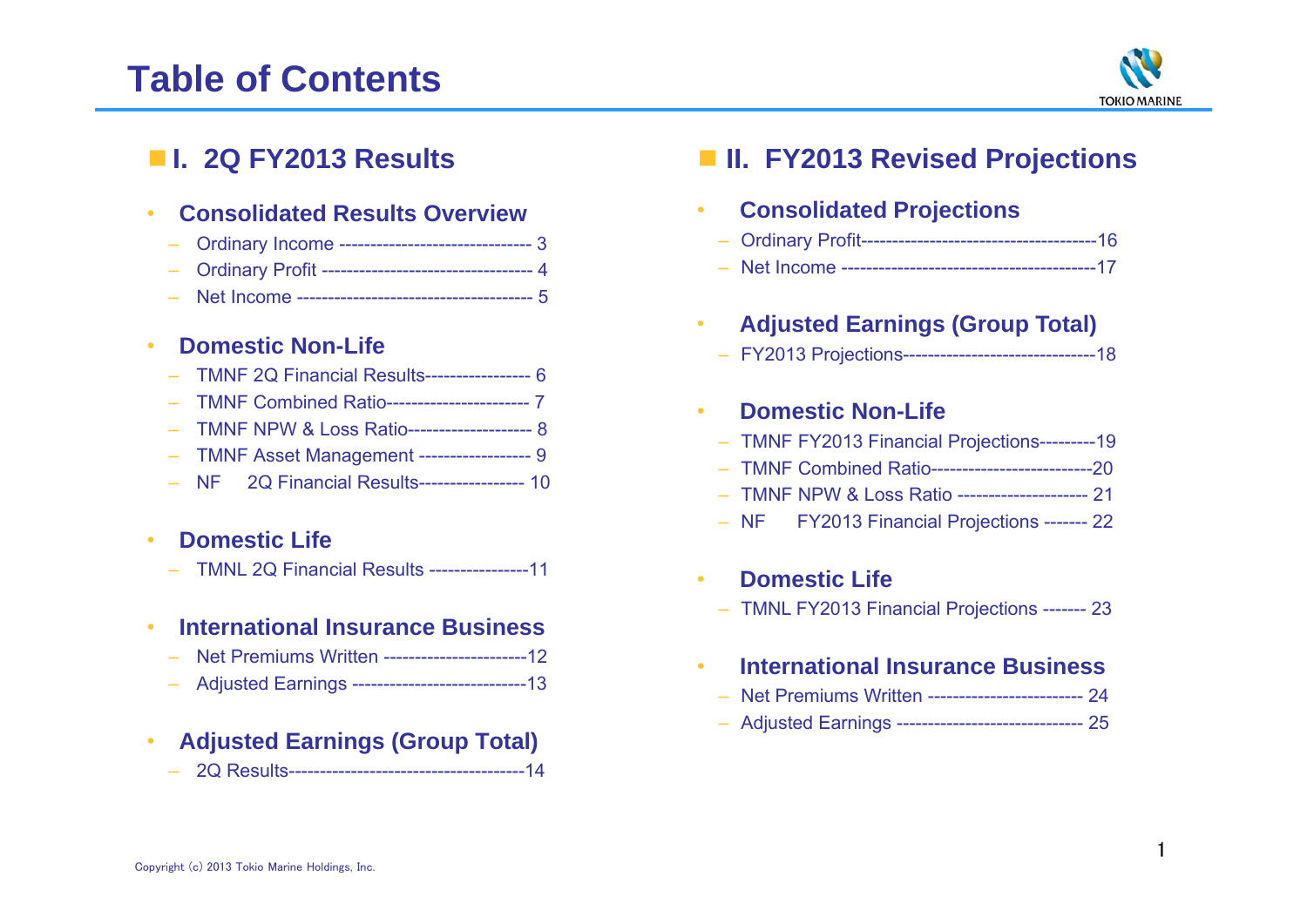

# **I. 2Q FY2013 Results**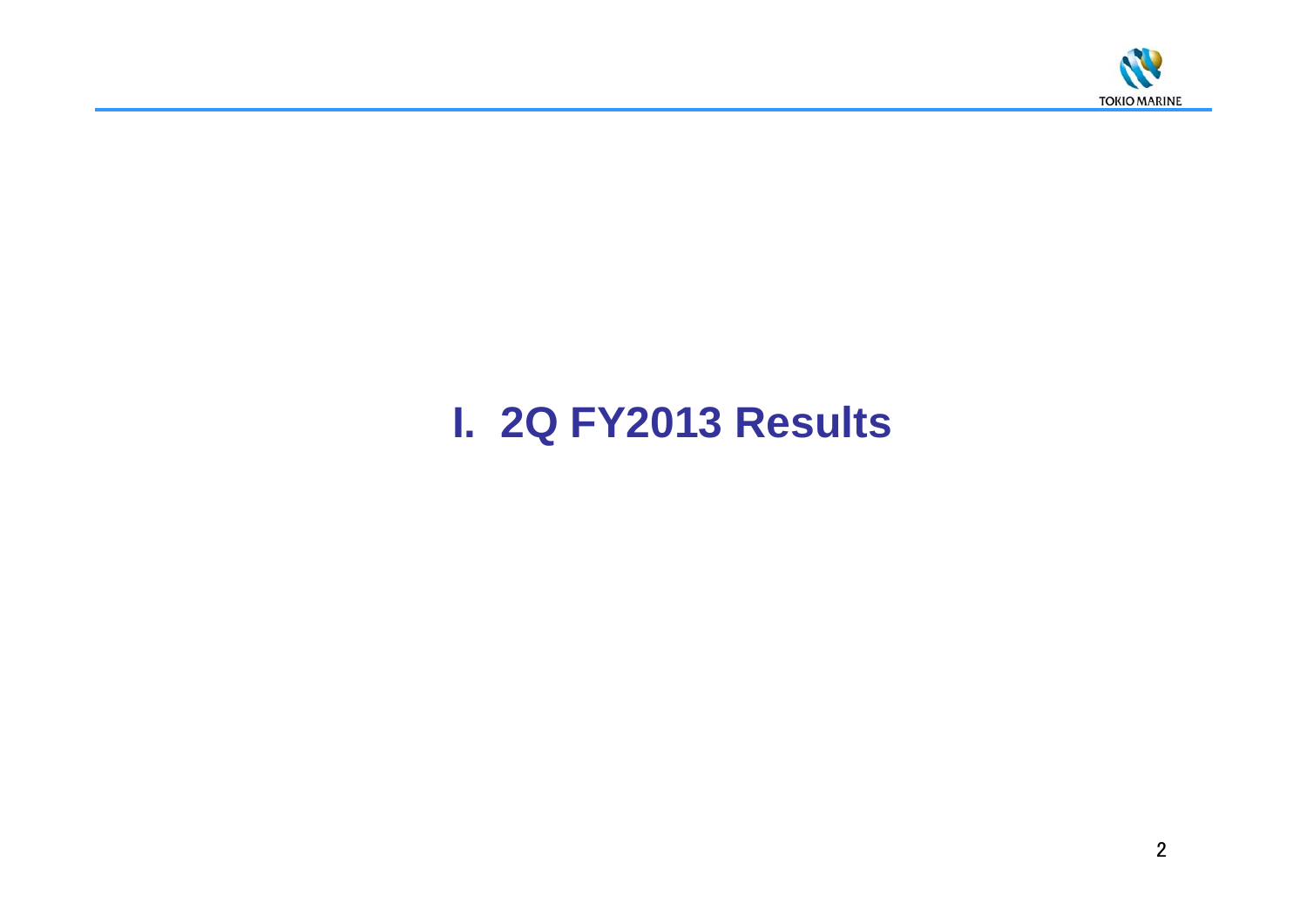# **Ordinary Income**



**Cordinary Income** (billions of yen)



- Net Premiums Written
	- $\bullet$ Increased at TMNF in all lines mainly in auto
	- $\bullet$  Increased at overseas subsidiaries mainly due to:
		- i. Continuous organic growth
		- ii. New contribution from Delphi's consolidation\*
		- iii. Depreciation of the yen
- – Life Insurance Premiums
	- $\bullet$  Decreased mainly due to an increase in surrender benefits and other refunds at FL associated with the recovery of the domestic stock market etc., despite the following increase factors:
		- i. Increase in in-force policies at TMNL
		- ii.Favorable sales of new products in Asia (ex-Japan)
		- iii. New contribution from Delphi's consolidation\*
- Investment Income
	- **Increased mainly due to the recording of investment gains on** separate accounts at FL owing to the recovery of the domestic stock market
	- \* Delphi's results are consolidated since July 2012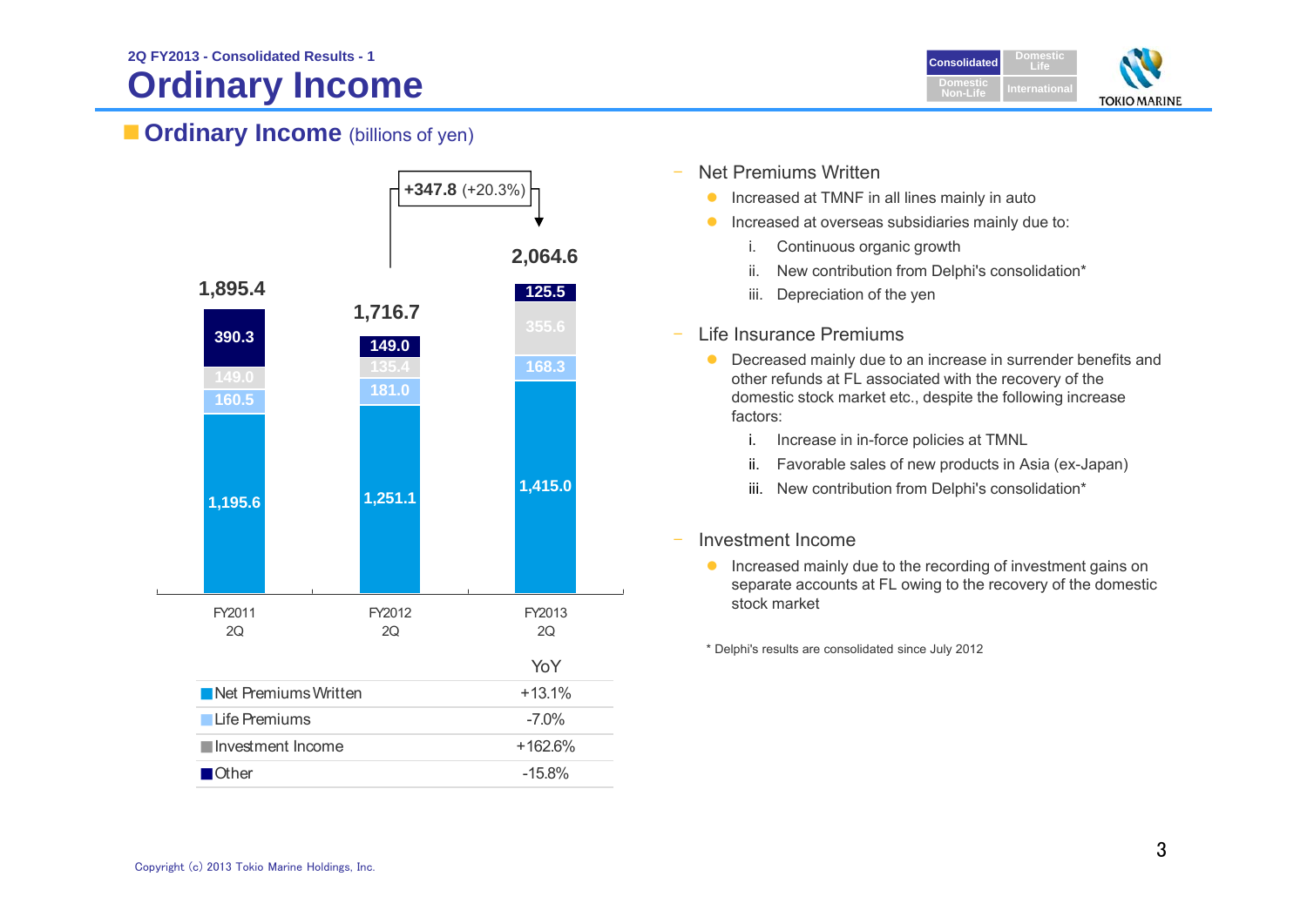

## **Cordinary Profit** (billions of yen) – Domestic Non-Life



|                                 | (billions of yen) |              |              |         |
|---------------------------------|-------------------|--------------|--------------|---------|
|                                 |                   | FY2012<br>2Q | FY2013<br>2Q | Change  |
| Domestic Non-Life (DNL)         |                   | 52.1         | 111.5        | 59.3    |
| Domestic Life (DL)              |                   | 8.4          | 7.9          | $-0.4$  |
| Overseas Subsidiaries (Ovs)     |                   | 40.5         | 92.3         | 51.8    |
| Financial and General (F&G)     |                   | 2.1          | 3.0          | 0.8     |
| Consolidation Adjustments (Adj) |                   | $-20.3$      | $-66.1$      | $-45.8$ |
|                                 | Total             | 82.9         | 148.6        | 65.7    |

On pages 4 and 5, figures of each business domain are calculated as follows, and they differ from segment information in the Summary Report:

Domestic Non-Life:Total of TMNF and NF

Domestic Life:Total of TMNL and FL

Consolidation Adjustments:Total of the followings: i) purchase method adjustments, ii) amortization of goodwill and negative goodwill, and iii) others (elimination, etc.)

TMNF: Increased by ¥54.9B YoY

- **•** Underwriting profit decreased mainly due to:
	- i. Decrease in reversal of catastrophe loss reserves
	- ii. Increase in provision for reserves for foreign currency denominated outstanding claims due to the yen turning to depreciation
- Net investment income increased mainly due to:
	- i. Increase in gains on sales of securities
	- ii. Decrease in impairment losses on securities
	- iii. Increase in dividends from overseas subsidiaries due to timing difference in quarterly recognition
- Domestic Life
	- **TMNL: Decreased mainly due to:** 
		- i. Increase in agency commissions associated with revenue growth
		- ii. Increase in provision for underwriting reserves owing to standard interest rate revisions
	- **FL: Increased mainly due to:** 
		- i. Increase in income from insurance-related expenses in accordance with the recovery of the domestic stock market
		- ii. Decrease in reinsurance cost

#### Overseas Subsidiaries

- **Increased mainly due to:** 
	- i. Revenue growth
	- ii. New contribution from Delphi's consolidation
	- iii. Depreciation of the yen

### Consolidation Adjustments

• Negative adjustment increased mainly due to an increase in elimination of dividends from overseas subsidiaries due to timing difference in quarterly recognition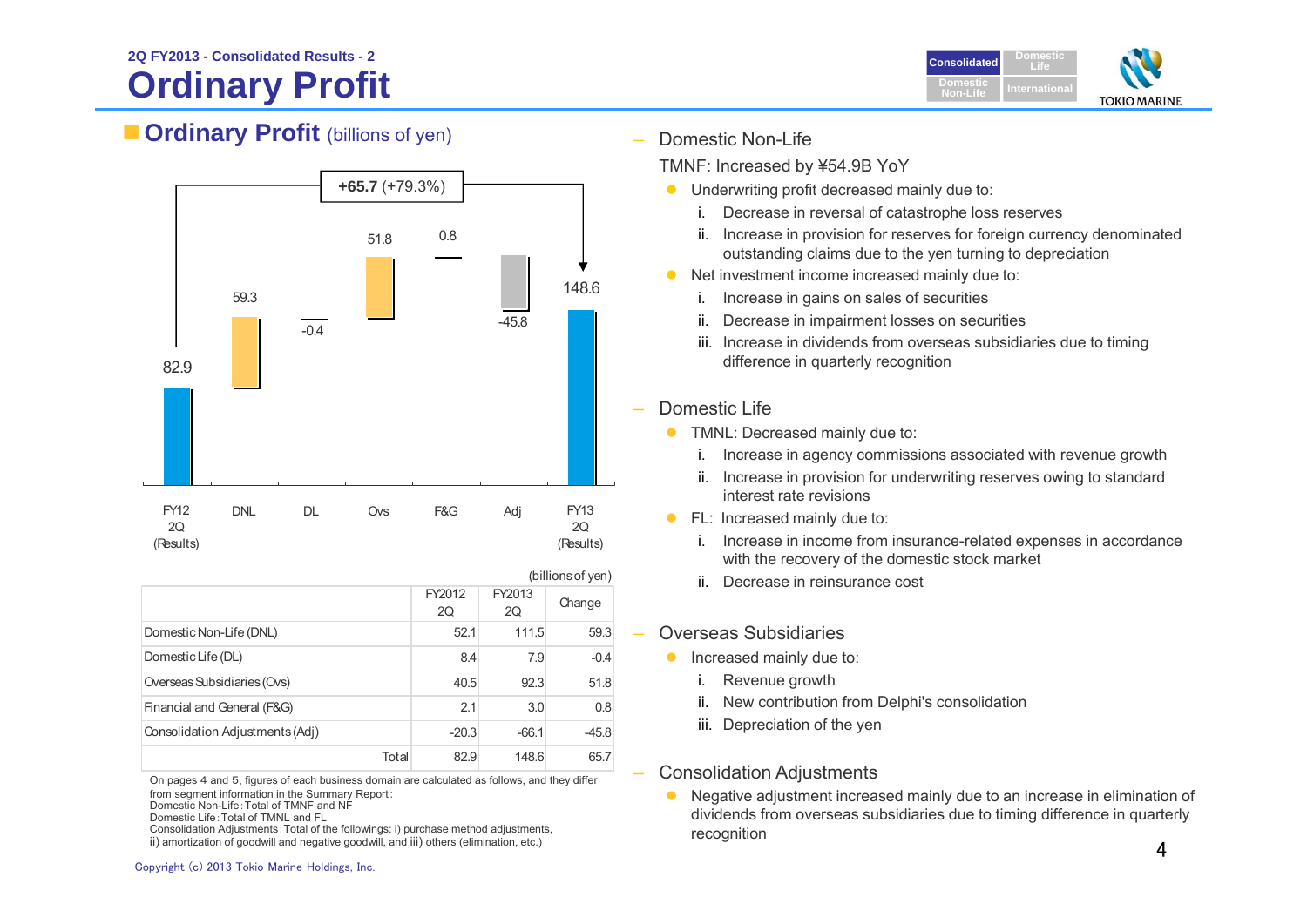## **Interim Net Income 2Q FY2013 - Consolidated Results - 3**



## **Interim Net Income** (billions of yen)



|                                 |       | (billions of yen) |              |         |
|---------------------------------|-------|-------------------|--------------|---------|
|                                 |       | FY2012<br>2Q      | FY2013<br>2Q | Change  |
| Domestic Non-Life (DNL)         |       | 44.8              | 72.2         | 27.3    |
| Domestic Life (DL)              |       | 2.0               | 4.7          | 2.6     |
| Overseas Subsidiaries (Ovs)     |       | 32.7              | 76.4         | 43.7    |
| Financial and General (F&G)     |       | 1.2               | 2.0          | 0.8     |
| Consolidation Adjustments (Adj) |       | $-18.3$           | $-64.0$      | $-45.6$ |
|                                 | Total | 62.5              | 91.4         | 28.8    |

On pages 4 and 5, figures of each business domain are calculated as follows, and they differ from segment information in the Summary Report:

Domestic Non-Life:Total of TMNF and NF

Domestic Life:Total of TMNL and FL

Consolidation Adjustments:Total of the followings: i) purchase method adjustments, ii) amortization of goodwill and negative goodwill, and iii) others (elimination, etc.)

#### $\overline{\phantom{a}}$ Domestic Non-Life

TMNF: Increased by ¥24.9B YoY

- $\bullet$  Increased due to the same factors as in ordinary profit, despite the reversal effect of extraordinary gains in FY2012 (gains on disposal of fixed assets and gains from reversal of price fluctuation reserve), etc.
- –Domestic Life
	- **Increased mainly due to the reversal effect of extraordinary** losses on extra retirement benefits at FL in FY2012
- $\overline{\phantom{0}}$  Overseas Subsidiaries
	- **Increased due to the same factors as in ordinary profit**
- Consolidation Adjustments
	- Negative adjustment increased due to the same factors as in ordinary profit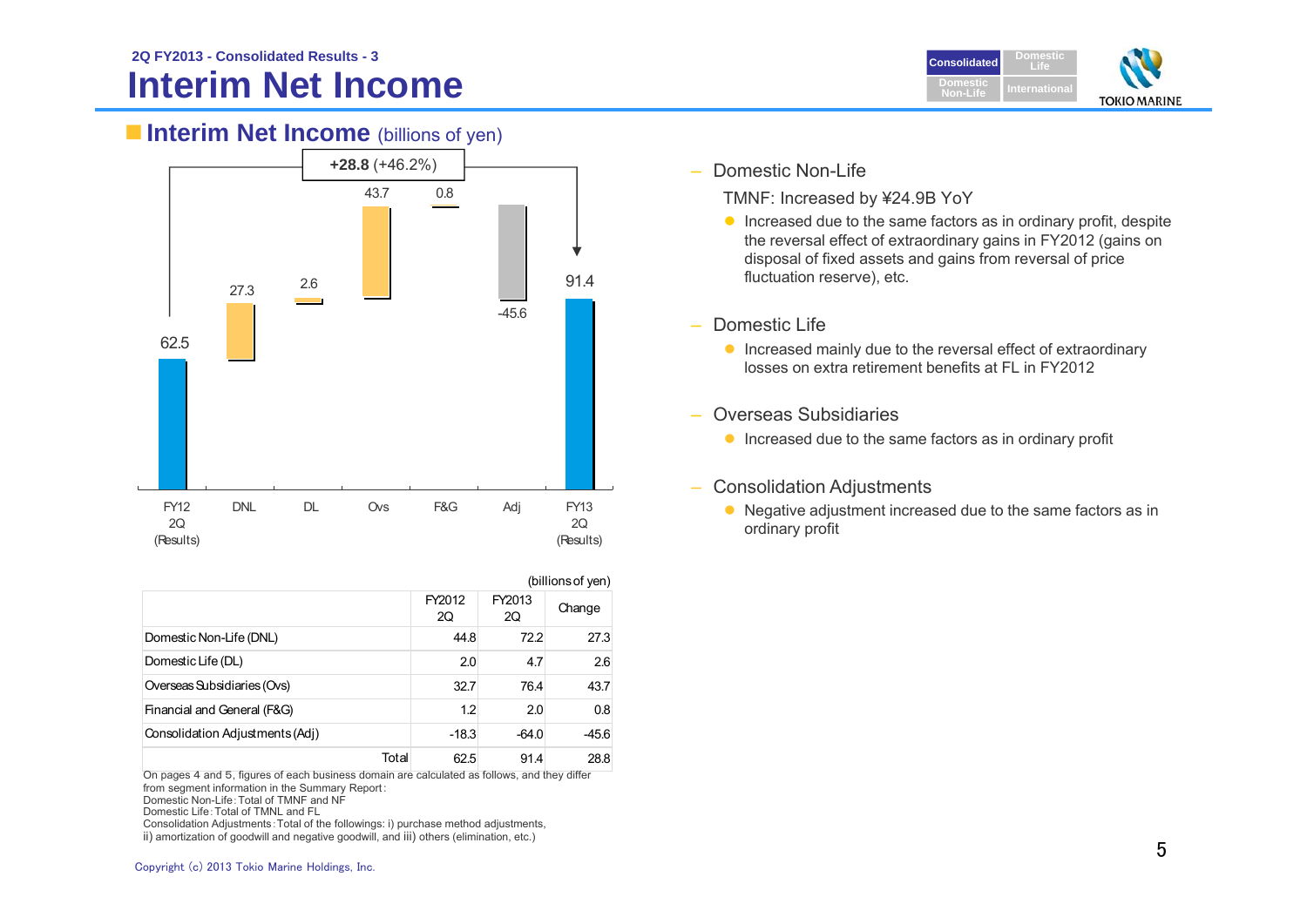

## **Changes in Major P/L Items**

| (billions of yen, except for %)   |                                                    |                      |                      |         |           |
|-----------------------------------|----------------------------------------------------|----------------------|----------------------|---------|-----------|
|                                   |                                                    | FY2012               | FY2013               |         |           |
|                                   |                                                    | 2Q<br><b>Results</b> | 2Q<br><b>Results</b> | Change  | YoY       |
|                                   | <b>Underwriting profit/loss</b>                    | 19.9                 | 8.2                  | $-11.6$ | $-58.4%$  |
|                                   | Net premiums written                               | 929.7                | 971.2                | 41.5    | 4.5%      |
|                                   | Private insurance                                  | 803.0                | 838.5                | 35.4    | 4.4%      |
|                                   | Net incurred losses*                               | $-637.3$             | $-625.0$             | 12.3    | $-1.9%$   |
|                                   | Private insurance*                                 | $-519.3$             | $-505.1$             | 14.2    | $-2.7%$   |
|                                   | <b>Business expenses</b>                           | $-284.9$             | $-298.8$             | $-13.8$ | 4.9%      |
|                                   | Private insurance                                  | $-260.5$             | $-273.2$             | $-12.7$ | 4.9%      |
|                                   | Provision/Reversal of<br>catastrophe loss reserves | 18.9                 | $-24.2$              | $-43.2$ | $-227.9%$ |
|                                   | <b>Net investment income/loss</b>                  | 40.1                 | 108.9                | 68.8    | 171.5%    |
|                                   | Interest and dividends                             | 71.8                 | 87.9                 | 16.1    | 22.4%     |
|                                   | Gains/Losses on<br>sales of securities             | 14.3                 | 49.7                 | 35.3    | 246.5%    |
|                                   | Impairment losses on<br>securities                 | $-27.7$              | $-3.5$               | 24.2    | $-87.3%$  |
|                                   | Gains/Losses on<br>derivatives                     | 10.5                 | $-1.1$               | $-11.6$ | $-110.6%$ |
| <b>Ordinary profit/loss</b>       |                                                    | 52.7                 | 107.6                | 54.9    | 104.3%    |
| <b>Extraordinary gains/losses</b> |                                                    | 11.7                 | $-4.5$               | $-16.3$ | $-139.1%$ |
|                                   | <b>Net income/loss</b>                             | 44.7                 | 69.7                 | 24.9    | 55.7%     |

(Note) Plus and minus of the figures in the above table correspond to positive and negative to profit.

(Note) Private insurance includes all lines excluding compulsory automobile liability insurance and residential earthquake insurance

\*Including loss adjustment expenses

– Underwriting Profit

Decreased by ¥11.6B YoY to ¥8.2B

- Net premiums written (Private insurance)
	- $\lambda$  Increase in all lines mainly in auto (See p.8 for details)
- Net incurred losses (Private insurance)
	- **Decrease in net incurred losses from natural catastrophes** occurred in FY2013(2Q FY2012: approx. ¥39B , 2Q FY2013 approx. ¥19B)
	- **7** Decrease in net incurred losses excluding natural catastrophes in fire and auto
	- Increase in provision for reserves for foreign currency denominated outstanding claims due to the yen turning to depreciation
- Catastrophe loss reserves
	- Increase in provision mainly due to a decrease in amount taken down owing to a decrease in claims paid related to natural catastrophes
- **Business expenses** 
	- Increase in agency commissions associated with revenue growth, etc.
- Net Investment Income (See p.9 for details) Increased by ¥68.8B YoY to ¥108.9B
	- **•** Interest and dividends income: Timing difference in quarterly recognition of dividends from overseas subsidiaries, etc.
	- Gains/Losses on sales of securities: Increase in sales of business-related equities
		- (2Q FY2012: approx. ¥31B , 2Q FY2013: approx. ¥56B)
	- **IMPA IMPA:** Impairment losses on securities: Decreased due to the reversal effect of impairment losses in FY2012
	- **Gains/Losses on derivatives: Decreased mainly due to a** decrease in gains on FX forwards and currency swaps, owing to the yen turning to depreciation
- Net Income

Increased by ¥24.9B YoY to ¥69.7B mainly due to the factors above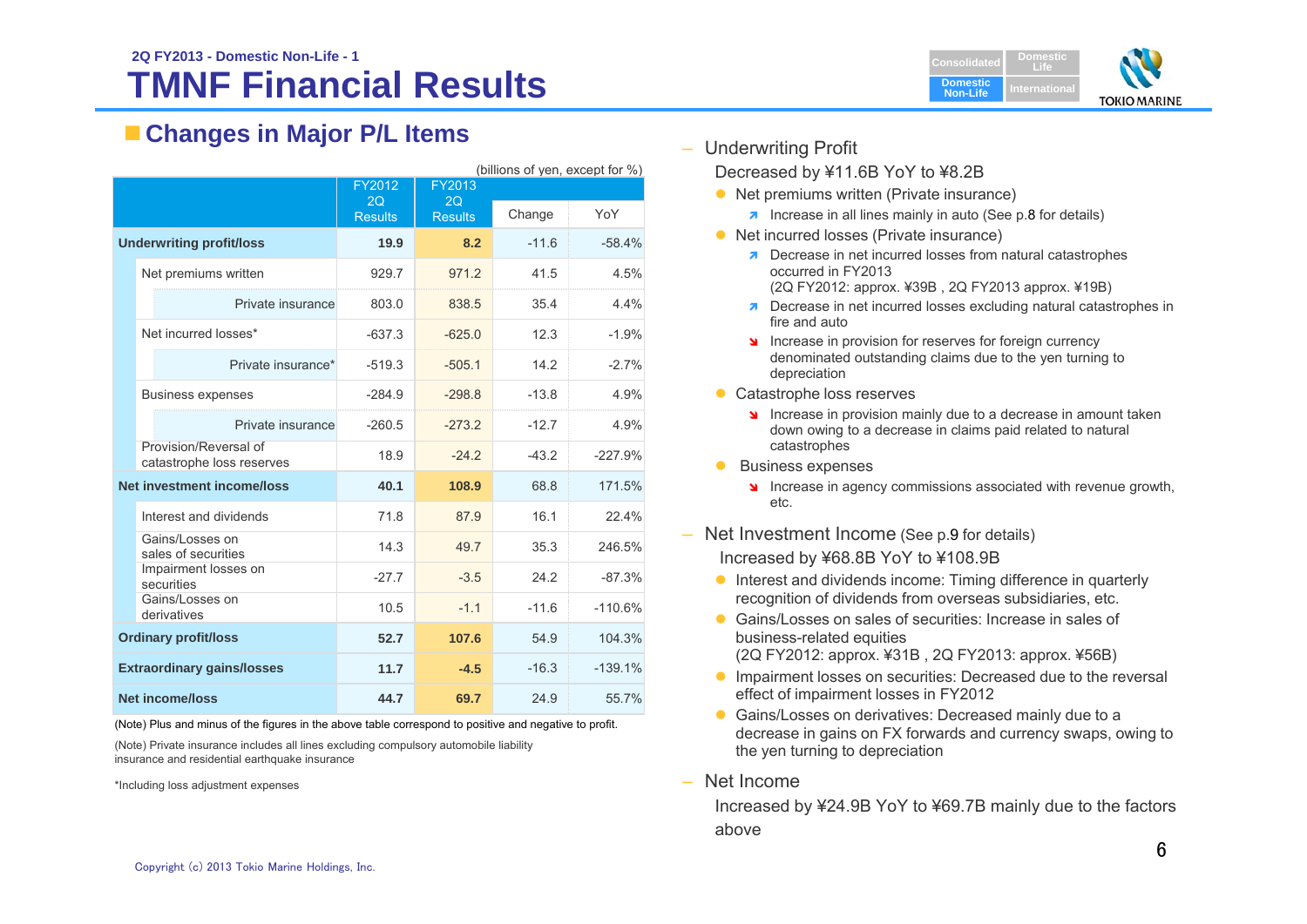#### **TMNF Combined Ratio 2Q FY2013 - Domestic Non-Life - 2Consolidated Consolidated**



### **Combined Ratio (Private insurance: W/P basis)**



|  |                             |                             |                             |                      | (Dillions of yen) |
|--|-----------------------------|-----------------------------|-----------------------------|----------------------|-------------------|
|  |                             | FY2011                      | FY2012                      | FY2013               |                   |
|  |                             | <b>2Q</b><br><b>Results</b> | <b>2Q</b><br><b>Results</b> | 2Q<br><b>Results</b> | Change            |
|  | <b>Net premiums written</b> | 769.6                       | 803.0                       | 838.5                | 35.4              |
|  | Net claims paid*            | 515.7                       | 521.8                       | 489.2                | $-32.5$           |
|  | <b>Business expenses</b>    | 255.2                       | 260.5                       | 273.2                | 12.7              |
|  | Corporate expenses          | 109.9                       | 108.5                       | 111.8                | 3.3               |
|  | Agency commissions          | 145.3                       | 152.0                       | 161.4                | 9.4               |

\* Including loss adjustment expenses

#### **(Reference)**

| E/I basis loss ratio<br>(Private insurance)*     | 64.8% | 66.3% | 62.1% | - 4.2pt |
|--------------------------------------------------|-------|-------|-------|---------|
| <b>E/I basis loss ratio</b><br>(Auto insurance)* | 69.0% | 69.1% | 64.3% | - 4.8pt |

- Loss Ratio
	- W/P basis loss ratio improved by 6.6 points YoY to 58.4%
		- **7** Decrease in claims paid relating to natural catastrophes
		- **7** Decrease in claims paid excluding natural catastrophes in fire and auto
	- E/I basis loss ratio improved by 4.2 points YoY to 62.1%
- – Expense Ratio
	- Worsened by 0.1 point YoY to 32.6%
		- **A** Increase in net premiums written
		- Increase in average agency commissions table points, etc.
- – Combined Ratio
	- W/P combined ratio improved by 6.5 points YoY to 90.9% due to improvement in loss ratio
- (billions of yen)<br>
E/I combined ratio improved by 4.1 points YoY to 94.7%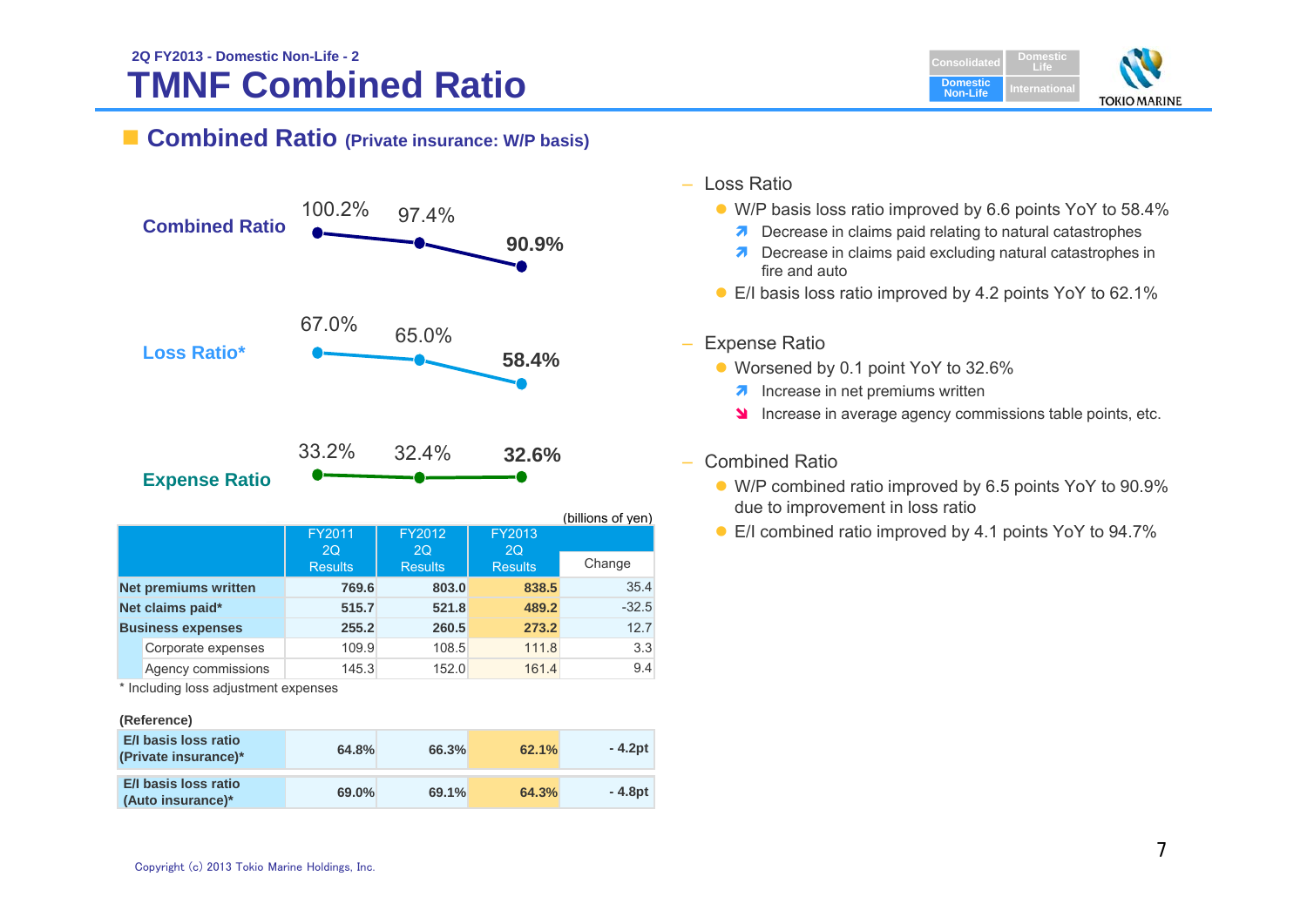#### **TMNF NPW & Loss Ratio2Q FY2013 - Domestic Non-Life - 3Consolidated**

#### ■ Net Premiums Written by Line  $\overline{\text{J}}$  (billions of yen, except for  $\frac{0}{\lambda}$ )

| (MILIOLIS VI YOH, CACCPL IVI 70)         |                |                     |                  |         |
|------------------------------------------|----------------|---------------------|------------------|---------|
|                                          | FY2012<br>2Q   | <b>FY2013</b><br>2Q |                  |         |
|                                          | <b>Results</b> | <b>Results</b>      | Change           | YoY     |
| Fire                                     | 109.6          | 114.6               | 5.0              | 4.6 %   |
| <b>Marine</b>                            | 29.2           | 32.2                | 2.9              | 10.2 %  |
| P.A.                                     | 90.8           | 92.5                | 1.7 <sup>2</sup> | 1.9%    |
| Auto                                     | 449.2          | 466.1               | 16.8             | 3.8 %   |
| <b>CALI</b>                              | 125.4          | 131.9               | 6.5              | 5.2 %   |
| Other                                    | 125.3          | 133.6               | 8.3              | 6.7%    |
| <b>Total</b>                             | 929.7          | 971.2               | 41.5             | 4.5 %   |
| <b>Private insurance</b><br><b>Total</b> | 803.0          | 838.5               | 35.4             | $4.4\%$ |

## **W/P Loss Ratio by Line**

|                                          | FY2012               | <b>FY2013</b>        |                   |
|------------------------------------------|----------------------|----------------------|-------------------|
|                                          | 2Q<br><b>Results</b> | 2Q<br><b>Results</b> | Change            |
| <b>Fire</b>                              | 81.8%                | 51.5 %               | $-30.4$ pt        |
| Marine                                   | 57.4 %               | 65.5 %               | 8.1 pt            |
| P.A.                                     | 49.2 %               | 49.7 %               | 0.4 <sub>pt</sub> |
| Auto                                     | 68.1 %               | 63.7 %               | $-4.4$ pt         |
| <b>CALI</b>                              | 96.1 %               | 90.1 %               | $-6.0$ pt         |
| Other                                    | 51.6 %               | 49.6 %               | $-2.0$ pt         |
| <b>Total</b>                             | 69.1 %               | 62.6 %               | $-6.5$ pt         |
| <b>Private insurance</b><br><b>Total</b> | 65.0 %               | 58.4 %               | $-6.6$ pt         |

#### –Major Factors of Changes in NPW

- $\bullet$  Fire: Increased mainly due to revenue growth at overseas and in household sector owing to the post-earthquake demand, etc.
- Marine: Increased mainly due to revenue growth in major contracts
- $\bullet$  PA $\cdot$ Increased mainly due to revenue growth in nationwide group P.A. insurance for employment injury
- $\bullet$  Auto: Increased mainly due to past product and rate revisions and increase in number of polices
- $\bullet$  CALI: Increased due to rate revisions in April 2013
- $\bullet$  Other: Increased mainly due to the shift of premium category for "Super Business Insurance" into the "Other" line, as well as revenue growth in major contracts

- Major Factors of Changes in W/P Loss Ratio
	- $\bullet$  Fire: Improved mainly due to a decrease in claims paid related to natural catastrophes and others
	- $\bullet$  Marine: Worsened mainly due to a major accident
	- $\bullet$  P.A.: Worsened due to an increase in claims paid in overseas travelers insurance owing to the depreciation of the yen
	- $\bullet$  Auto: Improved mainly due to a decrease in claims frequency and a decrease in claims paid related to natural catastrophes
	- $\bullet$  CALE Improved mainly due to revenue growth owing to the rate revisions in April 2013
	- Other: Improved due to revenue growth and the reversal effect of a major accident claims payment in FY2012

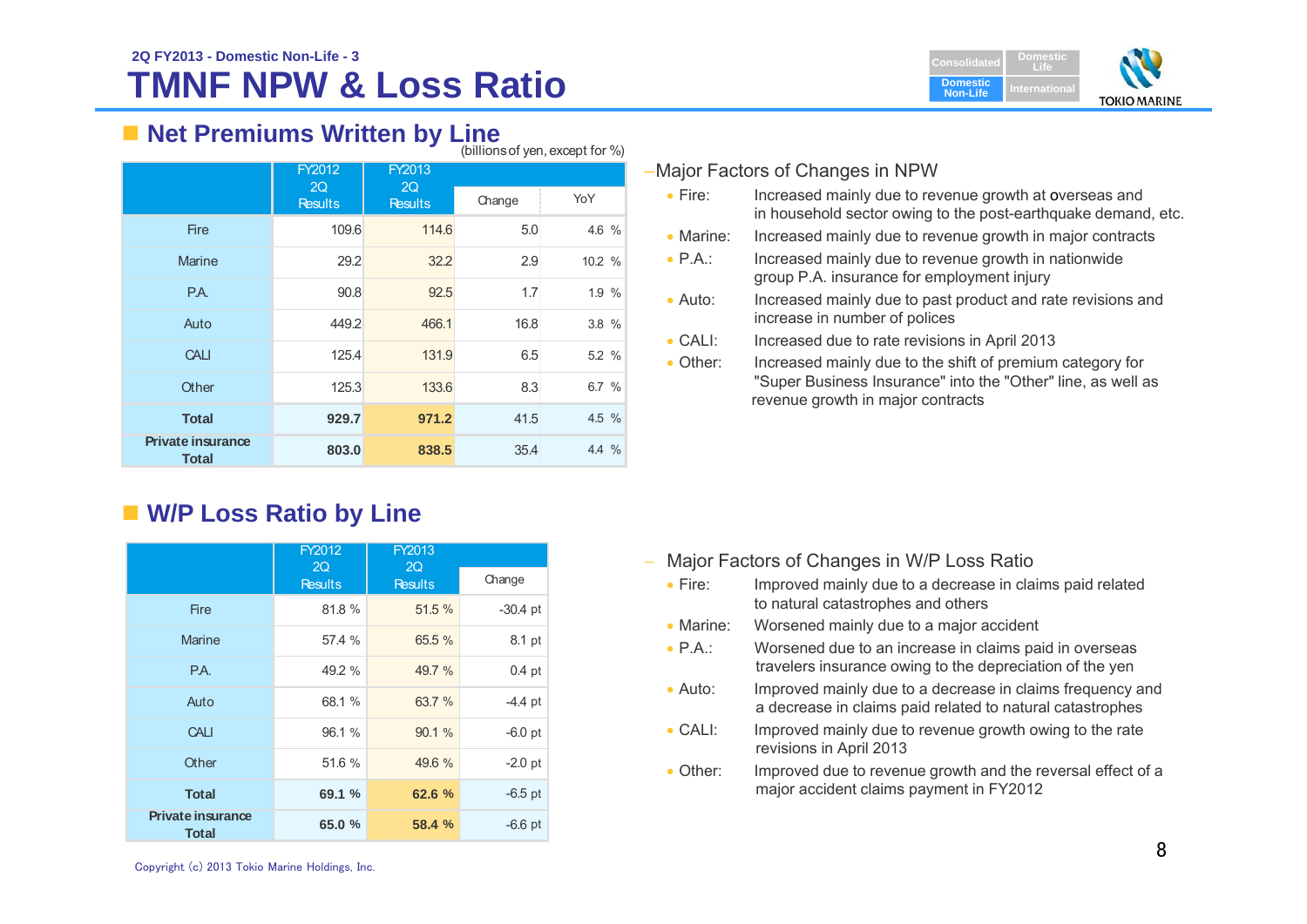

## **TMNF Net Investment Income**

| (billions of yen)                                       |                      |                      |         |  |
|---------------------------------------------------------|----------------------|----------------------|---------|--|
|                                                         | FY2012               | FY2013               |         |  |
|                                                         | 2Q<br><b>Results</b> | 2O<br><b>Results</b> | Change  |  |
| Net interest and dividends income                       | 44.4                 | 61.8                 | 17.4    |  |
| Interest and dividends income                           | 71.8                 | 87.9                 | 16.1    |  |
| Dividends from domestic stocks                          | 25.5                 | 26.4                 | 0.9     |  |
| Dividends from foreign stocks                           | 6.5                  | 28.8                 | 222     |  |
| Income from domestic bonds                              | 18.3                 | 16.0                 | $-22$   |  |
| Income from other foreign securities <sup>1</sup>       | 0.6                  | 3.5                  | 2.8     |  |
| Income from other securities <sup>2</sup>               | 8.6                  | 14                   | $-71$   |  |
| Transfer of investment income<br>on deposit premiums    | $-27.3$              | $-26.0$              | 1.3     |  |
| Net capital gains                                       | $-4.3$               | 47.0                 | 51.3    |  |
| Gains/Losses on sales of securities                     | 14.3                 | 497                  | 35.3    |  |
| Impairment losses on securities                         | $-27.7$              | $-3.5$               | 242     |  |
| Impairment losses on domestic stocks                    | $-261$               | $-0.5$               | 25.5    |  |
| Gains/Losses on derivatives                             | 10.5                 | $-11$                | $-116$  |  |
| Foreign exchange forwards and<br>foreign currency swaps | 7.8                  | $-3.1$               | $-11.0$ |  |
| Other investment income and expenses                    | 0.8                  | 0.8                  | 0.0     |  |
| Others (Gains/Losses on foreign exchange, etc.)         | $-2.3$               | 1.0                  | 3.3     |  |
| Net investment income                                   | 40.1                 | 108.9                | 68.8    |  |

\*1. Income from foreign securities excluding foreign stocks and foreign bonds

\*2. Income from securities excluding domestic stocks, domestic bonds and foreign securities

## **Example Sales of Business-Related Equities**

|                                    |                             |                      | (billions of yen) |
|------------------------------------|-----------------------------|----------------------|-------------------|
|                                    | FY2012                      | FY2013               |                   |
|                                    | 2O<br>Results <sup>*3</sup> | 2O<br><b>Results</b> | Change            |
| Sales of business-related equities | 31                          | 56                   | 25                |

\*3. Including redemption of preferred securities held for business related purposes

- Net interest and dividends income increased by ¥17.4B YoY to ¥61.8B
	- Dividends from foreign stocks:
		- $\bullet$  . Timing difference in quarterly recognition of dividends from overseas subsidiaries, etc.
	- Income from other securities:
		- Reversal effect of income from dissolution of a major fund recorded in FY2012
- $\bullet$  Net capital gains increased by ¥51.3B YoY to ¥47.0B
	- **A** Gains/Losses on sales of securities:
		- Increase in gains on sales of domestic stocks corresponding to the progress of sales of business-related equities, etc.
	- **A** Impairment losses on securities:
		- Mainly due to the reversal effect of impairment losses recorded in FY2012 owing to stock market deterioration
	- State Gains/Losses on derivatives:
		- Decrease in gains on FX forwards and currency swaps etc. owing to the yen turning to depreciation(\*)

(\*) FX rate (USD/JPY)

- FY2012: Mar. 31, 2012: 82.19 yen
	- $\rightarrow$  Sep. 30, 2012: 77.60 yen (5 yen appreciation)
- FY2013: Mar. 31, 2013: 94.05 yen
	- $\rightarrow$  Sep. 30, 2013: 97.75 yen (4 yen depreciation)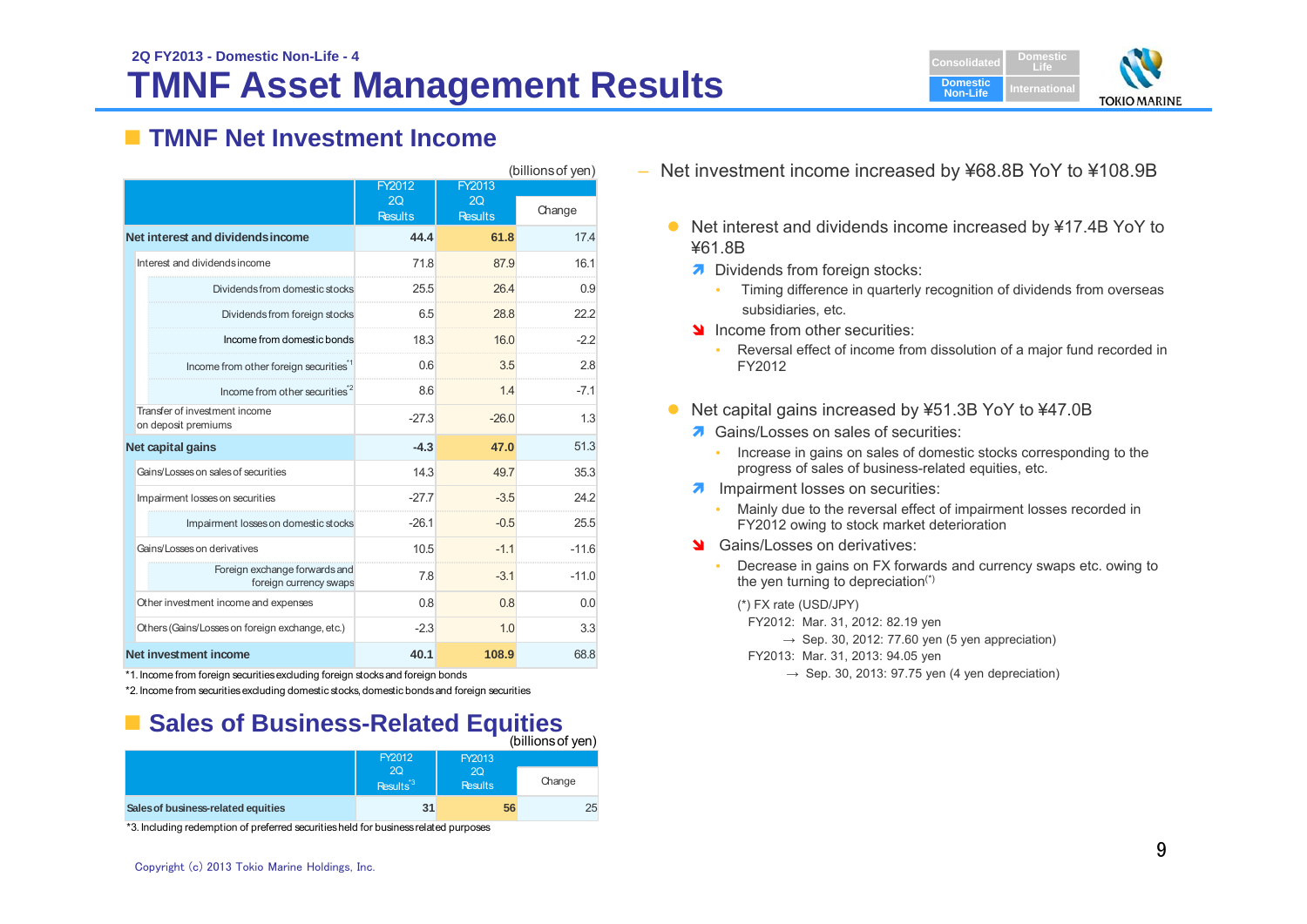#### **NF Financial Results 2Q FY2013 - Domestic Non-Life - 5Consolidated Consolidated**



## **Changes in Major P/L Items**

|                             | (billions of yen, except for %)                    |                      |                      |        |            |
|-----------------------------|----------------------------------------------------|----------------------|----------------------|--------|------------|
|                             |                                                    | FY2012               | FY2013               |        |            |
|                             |                                                    | 2Q<br><b>Results</b> | 2Q<br><b>Results</b> | Change | YoY        |
|                             | <b>Underwriting profit/loss</b>                    | 0.0                  | 2.5                  | 2.4    | 3,532.3%   |
|                             | Net premiums written                               | 69.6                 | 69.1                 | $-0.5$ | $-0.8%$    |
|                             | Private insurance                                  | 59.9                 | 59.1                 | $-0.8$ | $-1.3%$    |
|                             | Net incurred losses*                               | $-48.7$              | $-43.3$              | 5.4    | $-11.1%$   |
|                             | Private insurance*                                 | $-40.4$              | $-34.8$              | 5.6    | $-13.9%$   |
|                             | Business expenses                                  | $-23.4$              | $-22.3$              | 1.0    | $-4.5%$    |
|                             | Private insurance                                  | $-20.9$              | $-20.0$              | 0.9    | $-4.6%$    |
|                             | Provision/Reversal of<br>catastrophe loss reserves | 2.9                  | $-1.9$               | $-4.8$ | $-165.9%$  |
|                             | Net Investment income/loss                         | $-0.0$               | 1.7                  | 1.8    |            |
|                             | Interest and dividends                             | 2.1                  | 2.3                  | 0.1    | 8.0%       |
|                             | Gains/Losses<br>on sales of securities             | 0 <sub>0</sub>       | 0.6                  | 0.6    | 5.494.2%   |
|                             | Impairment losses<br>on securities                 | $-1.4$               |                      | 1.4    | $-100.0\%$ |
| <b>Ordinary profit/loss</b> |                                                    | $-0.5$               | 3.8                  | 4.3    |            |
|                             | Extraordinary gains/losses                         | 0.7                  | $-0.0$               | $-0.8$ | $-108.6%$  |
|                             | Net income/loss                                    | 0.0                  | 2.5                  | 2.4    | 2,638.6%   |

\* Including loss adjustment expenses

#### **(Reference)**

| Lossratio             | 68.8%  | 61.7% | $-7.1$ pt |  |
|-----------------------|--------|-------|-----------|--|
| <b>Expense ratio</b>  | 33.6%  | 32.3% | $-1.3$ pt |  |
| <b>Combined ratio</b> | 102.4% | 94.0% | $-8.3pt$  |  |

(Notes)

1. Plus and minus of the figures in the above table corresponde to positive and negative to profit 2. Private insurance includes all lines excluding compulsory automobile liability insurance and

residential earthquake insurance

### ‒ Underwriting Profit

- Increased by ¥2.4B YoY to ¥2.5B
	- **N** Decrease in net premiums written mainly due to an increase in premiums ceded in fire, despite revenue growth in auto owing to an increase in new policies and rate revisions
	- Decrease in net incurred losses due to a decrease in natural catastrophes and improvement in underwriting results in auto
	- **Decrease in business expenses mainly due to reduction** of corporate expenses
	- **Decrease in reversal of catastrophe loss reserves in** accordance with a decrease in claims paid mainly in fire and auto
- Net Investment Income
	- Increased by ¥1.8B YoY to ¥1.7B mainly due to the reversal effect of impairment losses on securities recorded in 2Q FY2012
- Net Income
	- Increased by ¥2.4B YoY to ¥2.5B mainly due to the reversal effect of gains from reversal of price fluctuation reserve (extraordinary gains) recorded in FY2012, in addition to the factors above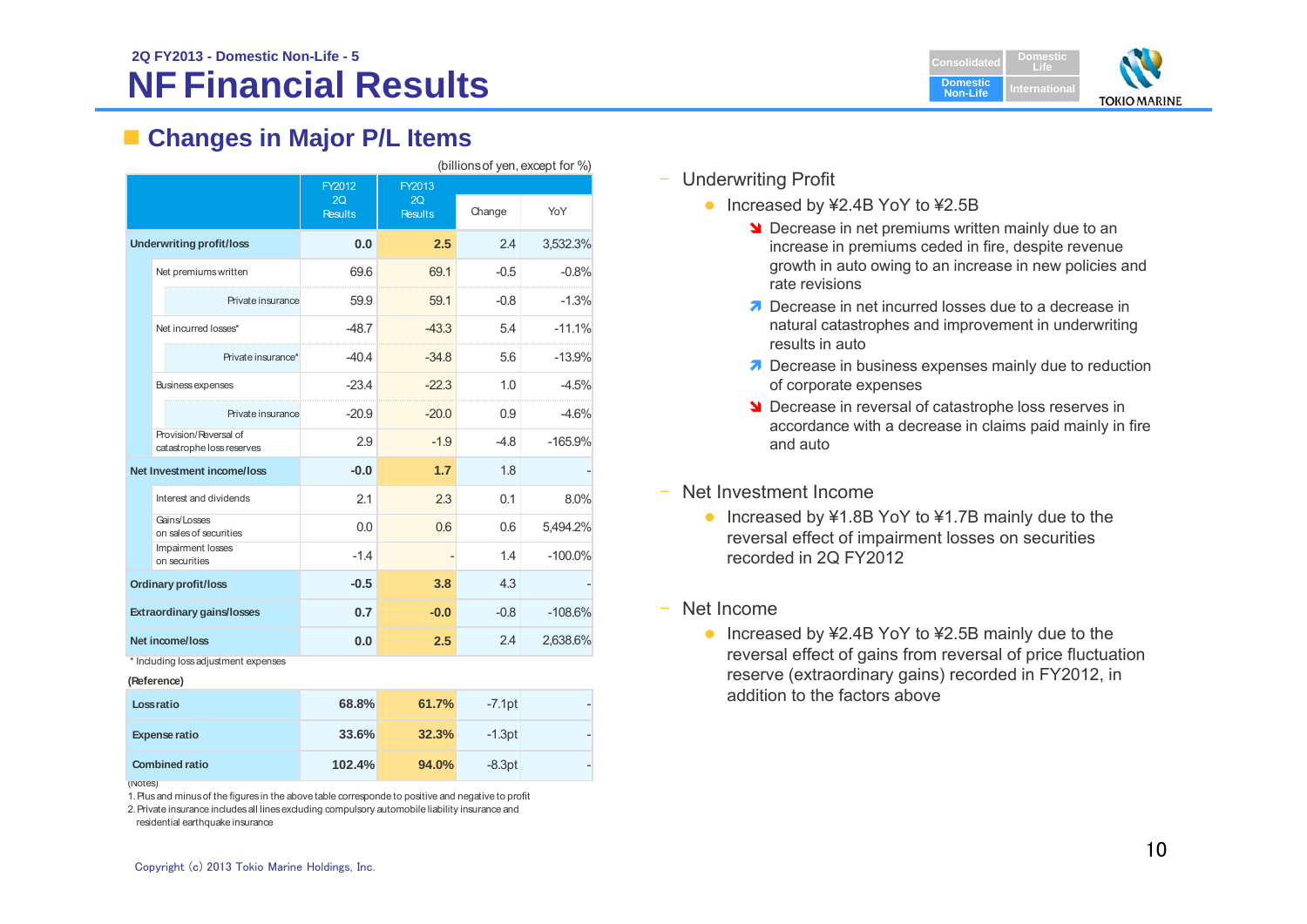#### **TMNL Financial Results 2Q FY2013 - Domestic Life -1Consolidated Consolidated**



## **Annualized Premiums (ANP) and Key Figures**

| New Policy                      |               |                          |              |        |
|---------------------------------|---------------|--------------------------|--------------|--------|
| In-force Policy                 |               |                          | 497.7        |        |
|                                 | 402.1<br>22.7 | 434.9<br>$+10.7$<br>31.8 | 42.5         |        |
|                                 | FY2011<br>2Q  | FY2012<br>2Q             | FY2013<br>2Q | Change |
| Ordinary income                 | 271.8         | 300.8                    | 342.6        | 41.7   |
| Insurance premiums<br>and other | 234.1         | 257.3                    | 294.2        | 36.8   |
| Net income                      | 5.5           | 7.5                      | 5.0          | $-2.4$ |
| Core operating profit           | 12.8          | 14.1                     | 10.9         | $-3.2$ |

(billions of yen)

- New Policies ANP
	- Increased by 33.7% YoY due to revenue growth in the thirdsector line centering on "Medical Kit R" launched in Jan. 2013, as well as the favorable sales of the first-sector line and individual annuities
- In-force Policies ANP
	- Increased by 5.8% from the end of FY2012 (YoY increase of 14.4%) due to steady increase in in-force policies
- Insurance Premiums and Other
	- Increased by ¥36.8B YoY to ¥294.2B mainly due to favorable increase in new policies and in-force policies
- Net Income
	- Decreased by ¥2.4B YoY to ¥5.0B mainly due to an increase in provision for underwriting reserves and other owing to a decrease in standard interest rate, etc. in addition to an increase in business expenses mainly in agency commissions, despite an increase in insurance premiums and other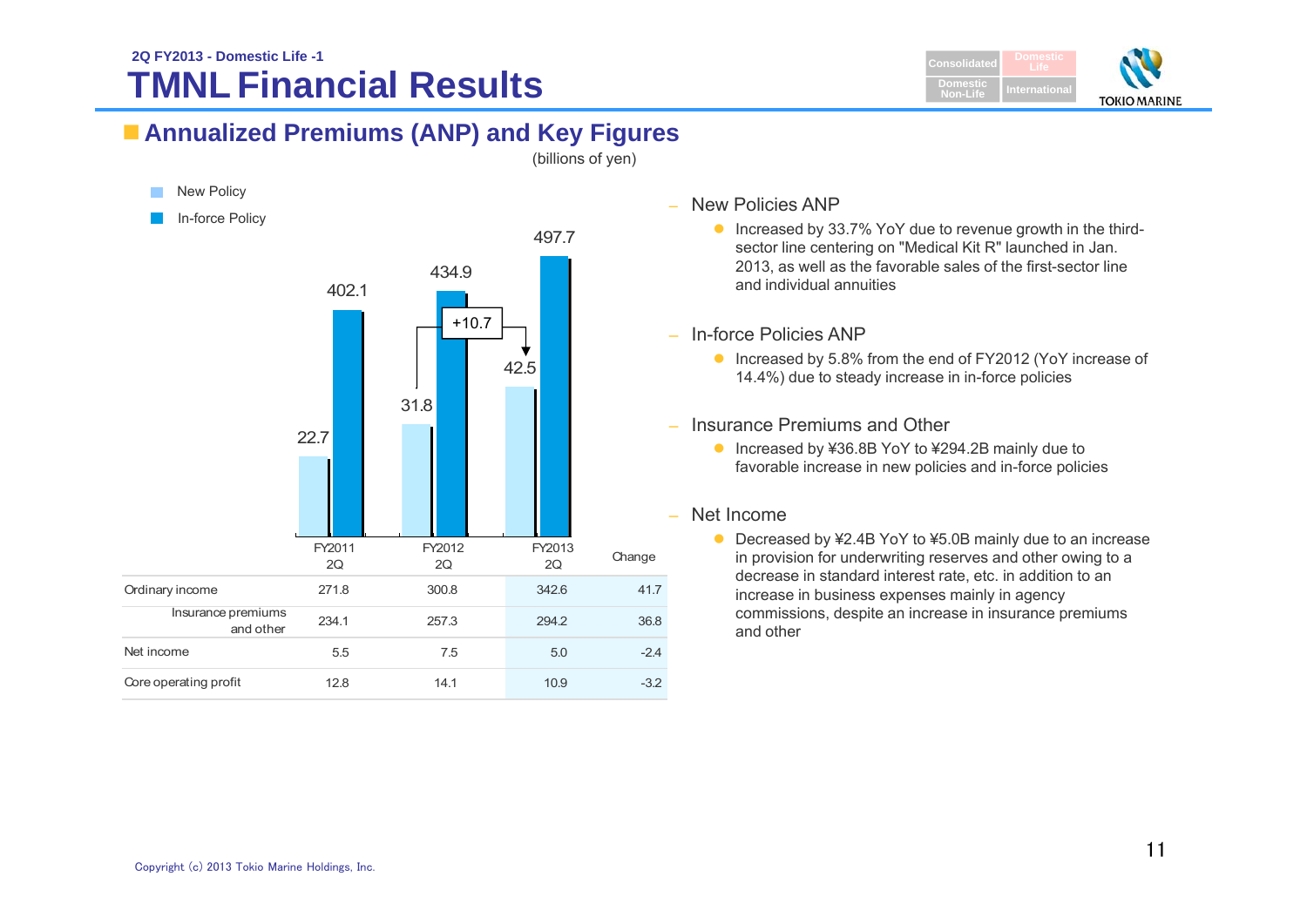| tten                        | Domestic                       | national                                                   | ARINI     |
|-----------------------------|--------------------------------|------------------------------------------------------------|-----------|
| $\mathbf{v}$ . $\mathbf{r}$ | Non-Life                       |                                                            | <b>DM</b> |
|                             | <b>THE REPORT</b><br>018010310 | and the property of the property of<br>Jomestic<br>⊾Life \ |           |

|                                   |                        |                        |        |     | (billions of yen, except for %) |
|-----------------------------------|------------------------|------------------------|--------|-----|---------------------------------|
|                                   | FY2012                 | FY2013                 |        |     |                                 |
|                                   | 2Q<br><b>Results</b>   | 2Q<br><b>Results</b>   |        |     | (Ref.)<br>YoY                   |
| Applied FX rate                   | As of end-<br>Jun 2012 | As of end-<br>Jun 2013 | Change | YoY | (Excluding<br>FX effects)       |
| (USD/JPY)                         | JPY 79.3               | JPY 98.6               |        |     |                                 |
| Philadelphia                      | 83.5                   | 117.0                  | 33.5   | 40% | 13%                             |
| Delphi                            |                        | 91.8                   | 91.8   |     |                                 |
| North America                     | 23.5                   | 31.2                   | 7.6    | 32% | 6%                              |
| Kiln                              | 52.7                   | 62.7                   | 10.0   | 19% | $-3%$                           |
| Europe &<br><b>Middle East</b>    | 9.7                    | 13.5                   | 3.8    | 39% | 14%                             |
| South &<br><b>Central America</b> | 33.3                   | 50.2                   | 16.8   | 50% | 34%                             |
| Asia                              | 35.2                   | 50.3                   | 15.1   | 43% | 15%                             |
| Reinsurance                       | 54.6                   | 70.4                   | 15.7   | 29% | 4%                              |
| <b>Total Non-Life</b>             | 292.8                  | 487.4                  | 194.5  | 66% | 36%                             |
| Life                              | 23.0                   | 34.1                   | 11.1   | 49% | 19%                             |
| <b>Total</b>                      | 315.8                  | 521.4                  | 205.5  | 65% | 35%                             |

**Net Premiums Written by Business Domain** 

Total Non-Life figures include some life insurance premiums of composite overseas subsidiaries

 Increased by 65% YoY due to the depreciation of the yen, progress of growth measures in each business segment, and premium contribution of Delphi

#### Philadelphia

 $\bullet$  Increased mainly due to an increase in new business and continued rate increases on the renewal book

#### Delphi

 $\bullet$  Increased mainly due to an increase in new business and rate increases in excess workers' compensation business

#### Europe & Middle East

 $\bullet$  Increased mainly due to an increase in commercial business in Europe

#### South & Central America

 $\bullet$  Increased mainly due to strong sales of auto insurance in Brazil

#### Asia

 $\bullet$  Increased mainly due to expansion of personal auto business in major countries

#### Life

O Strong sales of single-premium insurance in Singapore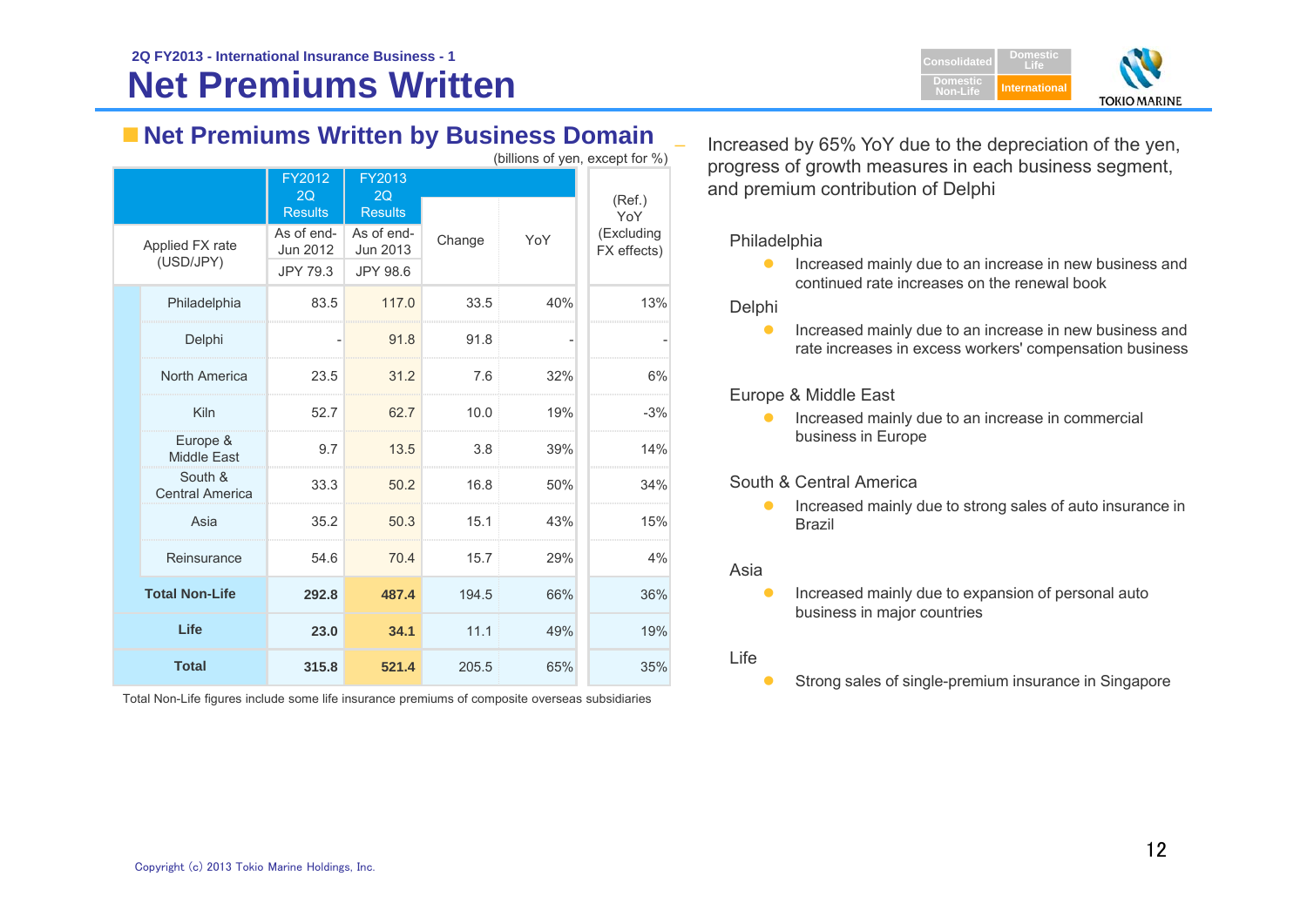# **Adjusted Earnings**

| ⌒ | Consolidated         | Domestic<br>Life  |               |
|---|----------------------|-------------------|---------------|
|   | Domestic<br>Non-Life | Inter<br>national | <b>MARINE</b> |
|   |                      |                   | $\sim$        |

|                                    |                                |                                |        | (billions of yen, except for %) |                           |
|------------------------------------|--------------------------------|--------------------------------|--------|---------------------------------|---------------------------|
|                                    | FY2012<br>2Q<br><b>Results</b> | FY2013<br>2Q<br><b>Results</b> |        |                                 | (Ref.)<br>YoY             |
| Applied FX rate<br>(USD/JPY)       | As of end-<br>Jun 2012         | As of end-<br>Jun 2013         | Change | YoY                             | (Excluding<br>FX effects) |
|                                    | JPY 79.3                       | JPY 98.6                       |        |                                 |                           |
| Philadelphia                       | 10.6                           | 16.4                           | 5.8    | 55%                             | 25%                       |
| Delphi                             |                                | 17.2                           | 17.2   |                                 |                           |
| North America                      | 2.5                            | 1.2                            | $-1.3$ | $-52%$                          | $-56%$                    |
| Kiln                               | 5.6                            | 10.2                           | 4.5    | 82%                             | 49%                       |
| Europe &<br><b>Middle East</b>     | 0.7                            | 0.7                            | 0.0    | 0%                              | $-26%$                    |
| South &<br><b>Central America</b>  | 0.7                            | 1.0                            | 0.3    | 46%                             | 24%                       |
| Asia                               | 1.3                            | 15.4                           | 14.0   | 1,026%                          | 774%                      |
| Reinsurance                        | 5.8                            | 7.2                            | 1.4    | 25%                             | 1%                        |
| <b>Total Non-Life</b>              | 26.9                           | 71.0                           | 44.0   | 163%                            | 111%                      |
| Life                               | 1.7                            | 0.7                            | $-0.9$ | $-56%$                          | $-69%$                    |
| <b>Total</b><br>(After adjustment) | 28.3                           | 71.0                           | 42.7   | 151%                            | 101%                      |

Total Non-Life figures include some life insurance premiums of composite overseas subsidiaries

■ Adjusted Earnings by Business Domain **– Increased by ¥42.7B YoY to ¥71.0B mainly due to the** depreciation of the yen, a decrease in natural catastrophe losses, progress of various growth measures, and profit contribution of Delphi

#### Philadelphia

 $\bullet$  Increased mainly due to premium growth and a decrease in natural catastrophe losses compared to the previous year

#### Delphi

 $\bullet$  Maintained profit growth due to revenue growth and an increase in investment income

#### North America

O Decreased due to a natural catastrophe in the U.S.

#### Kiln

 $\bullet$  Increased mainly due to a decrease in natural catastrophe losses and foreign exchange gains

#### Europe & Middle East

**•** Decreased in local currency basis due to a major accident in Europe

#### Asia

 $\bullet$  Increased mainly due to profit growth of property and auto businesses in major countries, and a decrease in reserves related to Thai flood

#### Life

 $\bullet$  Decreased due to a decrease in EV in Thailand life business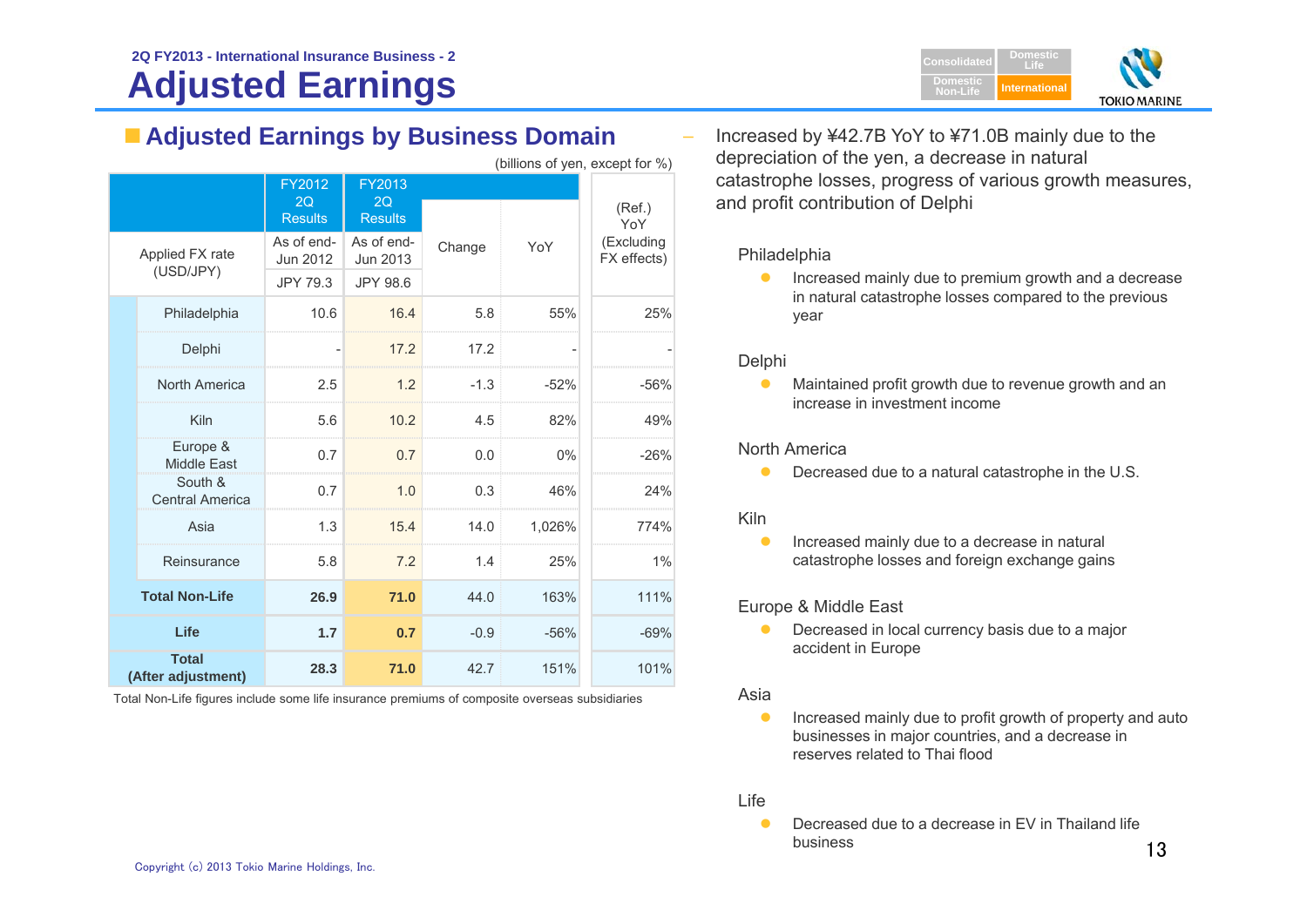

#### **Adjusted Earnings by Business Domain**  $(hillions of von)$

|                                |                                      | FY2012               | <b>FY2013</b>        |         |
|--------------------------------|--------------------------------------|----------------------|----------------------|---------|
|                                | <b>Business Domain</b>               | 2Q<br><b>Results</b> | 2Q<br><b>Results</b> | Change  |
|                                | <b>Domestic Non-Life</b>             | 26.4                 | 33.6                 | 7.1     |
|                                | <b>TMNF</b>                          | 30.8                 | 32.0                 | 1.2     |
|                                | <b>NF</b>                            | $-1.8$               | 3.5                  | 5.3     |
|                                | Other                                | $-2.5$               | $-1.9$               | 0.5     |
|                                | Domestic Life <sup>*1,2</sup>        | 16.4                 | 0.6                  | $-15.8$ |
|                                | <b>TMNL</b>                          | 24.5                 | $-5.0$               | $-29.6$ |
|                                | FL.                                  | $-7.6$               | 5.9                  | 13.5    |
|                                | Other                                | $-0.4$               | $-0.2$               | 0.2     |
| <b>International Insurance</b> |                                      | 28.3                 | 71.0                 | 42.7    |
|                                | PHLY                                 | 10.6                 | 16.4                 | 5.8     |
|                                | Delphi                               |                      | 17.2                 | 17.2    |
|                                | North America                        | 2.5                  | 1.2                  | $-1.3$  |
|                                | Kiln                                 | 5.6                  | 10.2                 | 4.6     |
|                                | Europe & Middle East                 | 0.7                  | 07                   | 0.0     |
|                                | South & Central America              | 0.7                  | 1.0                  | 0.3     |
|                                | Asia                                 | 1.3                  | 15.4                 | 141     |
|                                | Reinsurance                          | 5.8                  | 7.2                  | 1.4     |
|                                | International Non-Life <sup>*3</sup> | 26.9                 | 71.0                 | 44.0    |
|                                | <b>International Life</b>            | 1.7                  | 0.7                  | $-0.9$  |
|                                | <b>Financial &amp; General</b>       | 2.1                  | 2.8                  | 0.7     |

 **Group Total 73.3 108.2** 34.8

\*1: Excluding capital transactions

\*2: Simplified calculation method is applied for EV as of end of Sept. 2012 and as of end of Sept. 2013. The calculation is an unaudited basis

\*3: International Non-Life figures include some life insurance premiums of composite overseas subsidiaries

## **TMNF Adjusted Earnings**



Group total adjusted earnings increased by ¥34.8B YoY to ¥108.2B. Excluding the effect of risk discount rate change used for calculation of EV (¥ -41.6B), group total adjusted earnings increased by ¥76.5B YoY to ¥149.8B

#### **Domestic Non-Life**

TMNF: Increased by ¥1.2B YoY to ¥32.0B

- Decrease in natural catastrophe losses
- $\lambda$  Improvement in underwriting results in fire and auto
- Increase in i) provision for reserves for foreign currency denominated outstanding claims and ii) losses on hedging foreign currencies, due to the yen turning to depreciation

#### **Domestic Life**

TMNL: Decreased by ¥29.6B YoY to ¥ -5.0B

- **7** Increase in value of new policies due to a steady increase in new policies
- **N** Decrease in EV due to changes in risk discount rate associated with the interest rate rise
- FL: Increased by ¥13.5B YoY to ¥5.9B
	- $\lambda$  Increase in EV due to improvement of the market environment

#### **International Insurance**

- **A** New contribution from Delphi's consolidation
- **7** Decrease in outstanding claims reserves in Asia relating to Thai Flood occurred in FY2011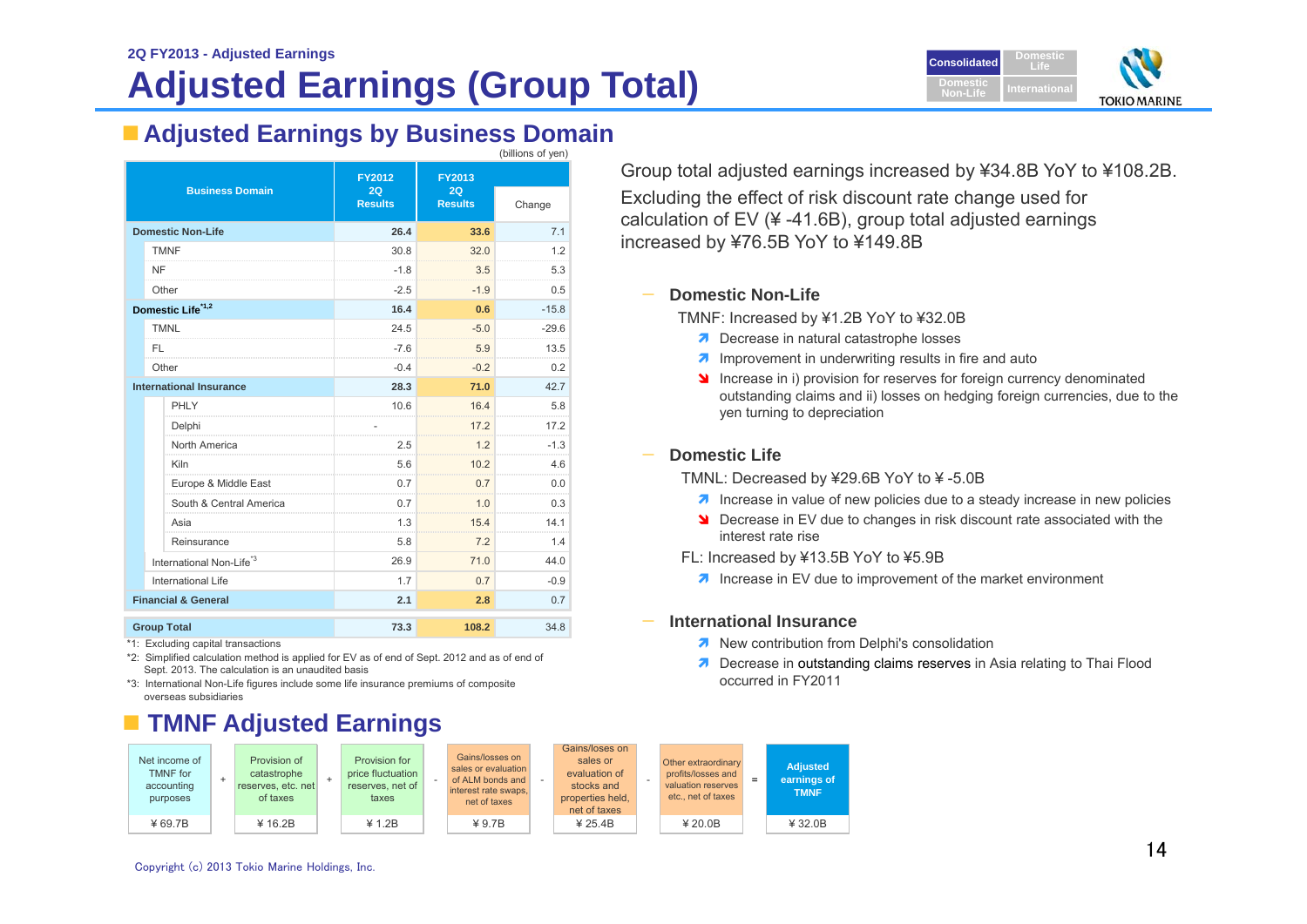

# **II. FY2013 Revised Projections**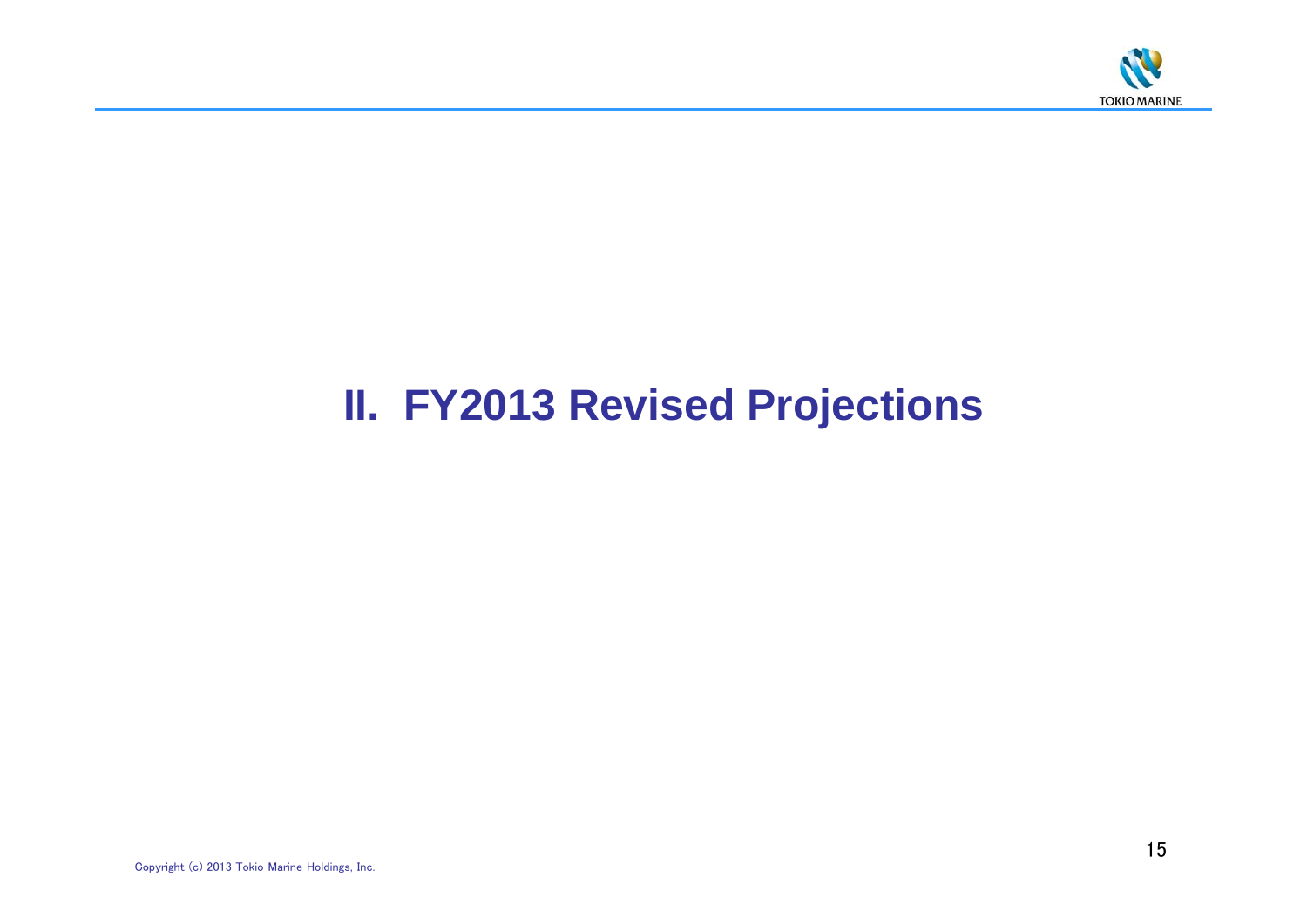# **Ordinary Profit Internation Internation**

**DomesticConsolidatedLifeDomesticNon-LifeTOKIO MARINE** 

## **Cordinary Profit** (billions of yen)



|                                 | (billions of yen) |                      |                     |         |  |
|---------------------------------|-------------------|----------------------|---------------------|---------|--|
|                                 |                   | FY2013<br>(Original) | FY2013<br>(Revised) | Change  |  |
| Domestic Non-Life (DNL)         |                   | 213.3                | 199.5               | $-13.8$ |  |
| Domestic Life (DL)              |                   | 5.8                  | 18.1                | 12.3    |  |
| Overseas Subsidiaries (Ovs)     |                   | 115.2                | 141.8               | 26.6    |  |
| Financial and General (F&G)     |                   | 3.8                  | 3.9                 | 0.1     |  |
| Consolidation Adjustments (Adj) |                   | $-68.1$              | $-78.3$             | $-10.2$ |  |
|                                 | Total             | 270.0                | 285.0               | 15.0    |  |

On pages 16 and 17, figures of each business domain are calculated as follows, and they differ from segment information in the Summary Report:

Domestic Non-Life:Total of TMNF and NF

Domestic Life:Total of TMNL and FL

Consolidation Adjustments:Total of the followings: i) purchase method adjustments,

ii) amortization of goodwill and negative goodwill, and iii) others (elimination, etc.)

Domestic Non-Life

TMNF: Downward revision by ¥15.0B from the original projections

- Underwriting profit is revised downward mainly due to:
	- i. Decrease in reversal of catastrophe loss reserves
	- ii. Increase in provision for reserves for foreign currency denominated outstanding claims due to the depreciation of the yen
	- iii. Increase in provision for outstanding claims reserves corresponding to the government decision of consumption tax raise
- Net investment income is revised upward mainly due to:
	- i. Increase in gains on sales of securities
	- ii. Increase in dividends income from domestic stocks

### Domestic Life

- TMNL: Upward revision mainly due to an increase in investment income and a decrease in proportion of products requiring larger provision for underwriting reserves
- $\bullet$  FL: Upward revision mainly due to reversal of additional provision for underwriting reserves in accordance with the improvement of the market environment

### Overseas Subsidiaries

 Upward revision reflecting the recent favorable results and the depreciation of the yen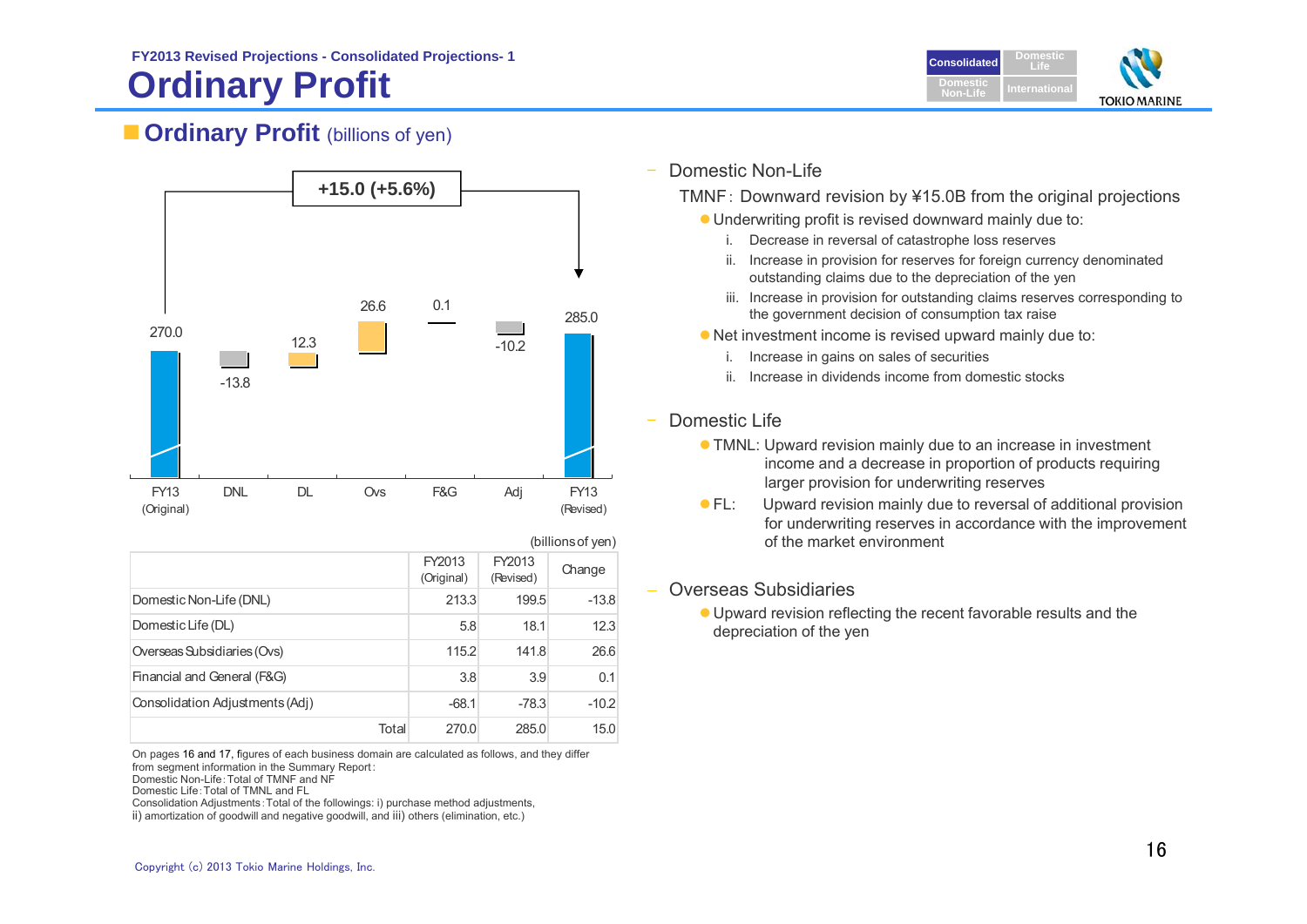## **Net Income**



## **Net Income** (billions of yen)



On pages 16 and 17, figures of each business domain are calculated as follows, and they differ from segment information in the Summary Report:

Domestic Non-Life:Total of TMNF and NF

Domestic Life:Total of TMNL and FL

Consolidation Adjustments:Total of the followings: i) purchase method adjustments,

ii) amortization of goodwill and negative goodwill, and iii) others (elimination, etc.)

 $\sim$ Domestic Non-Life

TMNF: Downward revision by ¥7.0B from the original projections

- **•** Downward revision due to the same factors as in ordinary profit
- Domestic Life
	- Upward revision due to the same factors as in ordinary profit
- Overseas Subsidiaries
	- Upward revision due to the same factors as in ordinary profit

#### **(Ref.) Assumption of economic indicators applied in FY2013 projections**

|                               | <b>FY2013 Projections (Original)</b> | <b>FY2013 Projections (Revised)</b><br>(Applied figures are as of end Mar. 2013) (Applied figures are as of end Sept. 2013) |
|-------------------------------|--------------------------------------|-----------------------------------------------------------------------------------------------------------------------------|
| Applied FX rate<br>(USD/JPY)  | 94.05                                | 97.75                                                                                                                       |
| Nikkei Stock Average<br>(JPY) | 12.397                               | 14.455                                                                                                                      |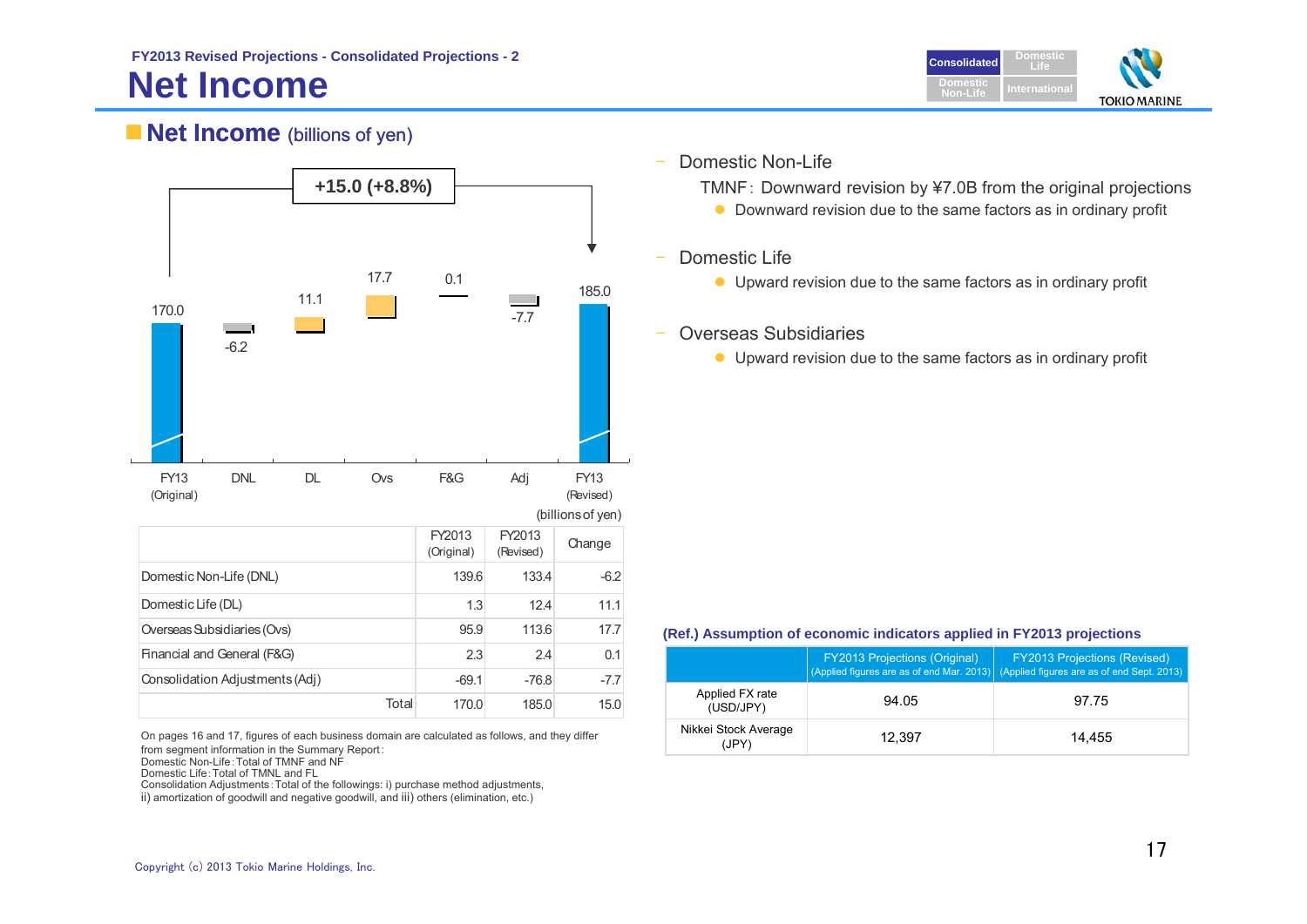

#### **Adjusted Earnings by Business Domain** (billions of yen)

|                                |                                      | <b>FY2012</b>  |                        | <b>FY2013 Projections</b> |                                  |
|--------------------------------|--------------------------------------|----------------|------------------------|---------------------------|----------------------------------|
|                                | <b>Business Domain</b>               | <b>Results</b> | <b>Original</b><br>(a) | <b>Revised</b><br>(b)     | <b>Difference</b><br>$(b) - (a)$ |
|                                | <b>Domestic Non-Life</b>             | 48.3           | 70.0                   | 59.0                      | $-11.0$                          |
|                                | <b>TMNF</b>                          | 54.6           | 72.0                   | 60.0                      | $-12.0$                          |
|                                | NF                                   | $-0.9$         | 1.0                    | 3.0                       | 2.0                              |
|                                | Other                                | $-5.4$         | $-3.0$                 | $-4.0$                    | $-1.0$                           |
| Domestic Life*1                |                                      | 110.3          | 63.0                   | 35.0                      | $-28.0$                          |
|                                | <b>TMNL</b>                          | 89.7           | 67.0                   | 30.0                      | $-37.0$                          |
|                                | FL.                                  | 20.6           | $-40$                  | 6.0                       | 10.0                             |
|                                | Other                                | $-0.1$         | 0.0                    | $-1.0$                    | $-1.0$                           |
| <b>International Insurance</b> |                                      | 69.2           | 90.0                   | 115.0                     | 25.0                             |
|                                | PHLY                                 | 24.5           | 28.0                   | 30.0                      | 2.0                              |
|                                | Delphi                               | 11.9           | 23.0                   | 29.0                      | 6.0                              |
|                                | North America                        | 7.3<br>.       | 3.0<br>.               | 4 0                       | 1.0                              |
|                                | Kiln                                 | 5.6            | 17.0                   | 20.0                      | 3.0                              |
|                                | Europe & Middle East                 | 2.2            | 1.0                    | 0.0                       | $-1.0$                           |
|                                | South & Central America              | 2.0            | 2.0                    | 2.0                       | 0.0                              |
|                                | Asia                                 | 2.2            | 6.0                    | 17.0                      | 11.0                             |
|                                | Reinsurance                          | 10.2           | 12.0                   | 13.0                      | 1.0                              |
|                                | International Non-Life <sup>*2</sup> | 66.0           | 92.0                   | 115.0                     | 23.0                             |
|                                | International Life                   | 4.7            | 2.0                    | 1.0                       | $-1.0$                           |
|                                | <b>Financial &amp; General</b>       | $-18.7$        | 3.0                    | 4.0                       | 1.0                              |
|                                | <b>Group Total</b>                   | 209.1          | 226.0                  | 213.0                     | $-13.0$                          |
|                                | <b>Adjusted ROE (Group total)</b>    | 6.7%           | 6.6%                   | 6.0%                      | $-0.7%$                          |

\*1: Excluding capital transactions

\*2: International Non-Life figures include some life insurance premiums of composite overseas subsidiaries

## **TMNF Adjusted Earnings**

| Net income of<br><b>TMNF</b> for<br>accounting<br>purposes | Provision of<br>catastrophe loss<br>reserves, etc. net<br>of taxes | Provision for<br>price fluctuation<br>reserves, net of<br>taxes | Gains/losses on<br>sales or evaluation<br>of ALM bonds and<br>interest rate swaps.<br>net of taxes | Gains/loses on<br>sales or<br>evaluation of<br>stocks and<br>properties held,<br>net of taxes | Other extraordinary<br>profits/losses and<br>valuation reserves<br>etc., net of taxes | Adjuster<br>earnings<br><b>TMNF</b> |
|------------------------------------------------------------|--------------------------------------------------------------------|-----------------------------------------------------------------|----------------------------------------------------------------------------------------------------|-----------------------------------------------------------------------------------------------|---------------------------------------------------------------------------------------|-------------------------------------|
| ¥ 130.0B                                                   | ¥ 8.5B                                                             | ¥ 2.5B                                                          | ¥ 10.9B                                                                                            | $¥$ 47.3B                                                                                     | ¥ 22.8B                                                                               | ¥ 60.0B                             |

Group total adjusted earnings revised downward by ¥13B from the original projections to ¥213B. Projected Adjusted ROE is 6.0%.

Excluding the effect of risk discount rate change used for calculation of EV (¥ -44.4B), group total adjusted earnings would increase by ¥31B from the original projections to ¥257B

#### **Domestic Non-Life**

TMNF:Downward revision by ¥12B to ¥ 60B

- **If** Increase in provision for reserves for foreign currency denominated outstanding claims due to further depreciation of the yen
- Impact of consumption tax hike

#### **Domestic Life**

TMNL:Downward revision by ¥37B to ¥30B

- $\lambda$  Increase in EV due to an increase in new policies
- **N** Decrease in EV due to changes in the risk discount rate associated with the rise in interest rate
- FL:Upward revision by ¥10B to ¥6B

**Adjusted earnings of TMNF**

**7** Increase in EV due to the improvement of the market environment

#### **International Insurance**

- $\lambda$  Profit increase due to further depreciation of the yen
- **7** Decrease in outstanding claims reserves in Asia relating to Thai Flood occurred in FY2011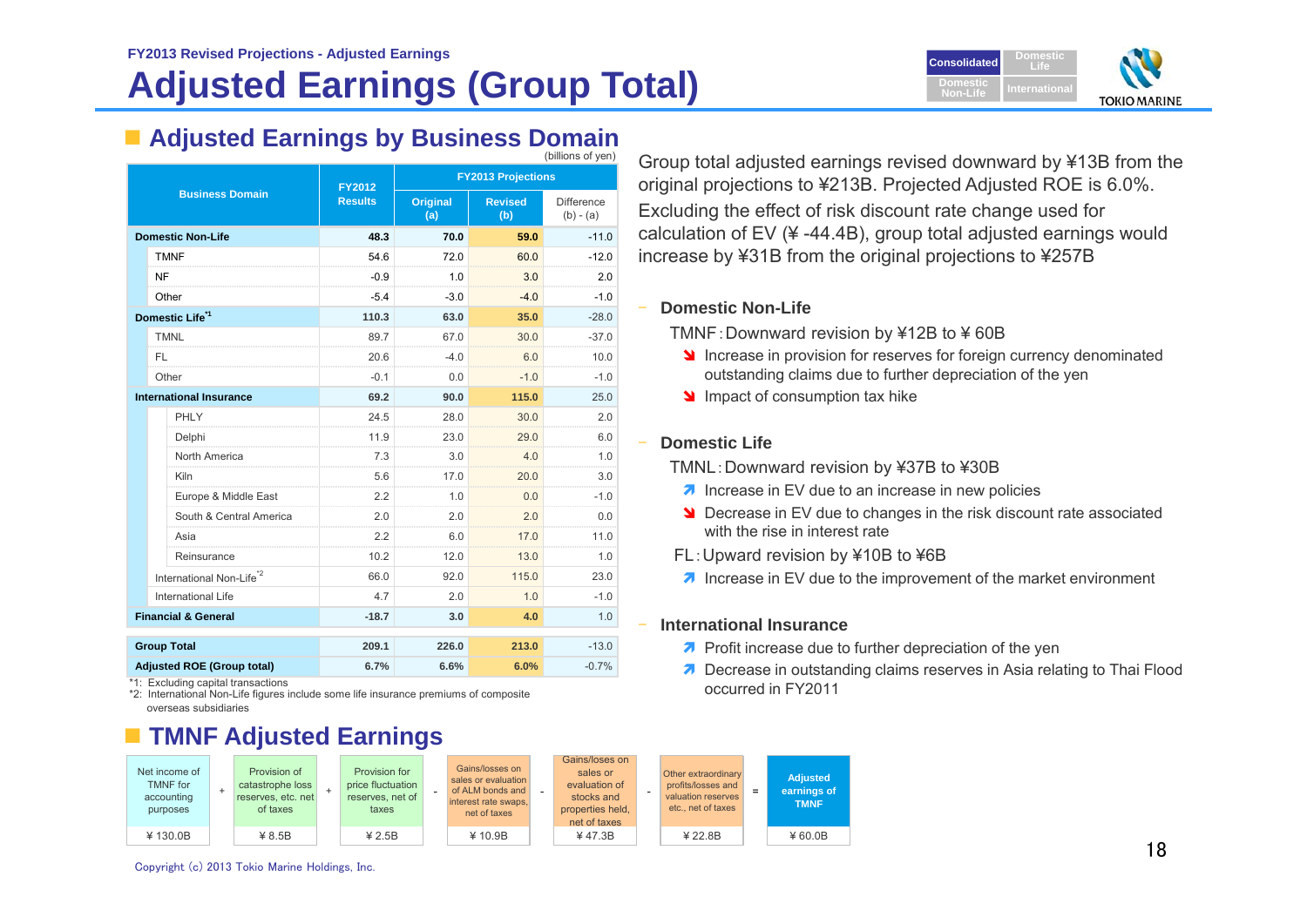## **TMNF Financial Projections FY2013 Revised Projections - Domestic Non-Life - 1**



# **Changes in Major P/L Items** (billions of yen, except for %)

|                                                    |                          |            |                | <b>FY2013 Projections</b> |         |               |
|----------------------------------------------------|--------------------------|------------|----------------|---------------------------|---------|---------------|
|                                                    | FY2012<br><b>Results</b> | Original   | <b>Revised</b> | <b>Difference</b>         | YoY     |               |
|                                                    |                          | (a)        | (b)            | $(b-a)$                   | Change  | $\frac{0}{0}$ |
| <b>Underwriting profit/loss</b>                    | 7.3                      | 74.0       | 41.0           | $-33.0$                   | 33.6    | 454.7%        |
| Net premiums written                               | 1,869.6                  | 1,911.0    | 1,947.0        | 36.0                      | 77.3    | 4.1%          |
| Private insurance                                  | 1,618.5                  | 1,649.6    | 1,679.4        | 29.7                      | 60.9    | 3.8%          |
| Net incurred losses*                               | $-1,300.4$               | $-1,262.3$ | $-1,292.5$     | $-30.2$                   | 7.8     | $-0.6%$       |
| Private insurance*                                 | $-1,062.7$               | $-1,026.6$ | $-1,056.5$     | $-29.9$                   | 6.1     | $-0.6%$       |
| <b>Business expenses</b>                           | $-579.0$                 | $-591.1$   | $-593.2$       | $-2.1$                    | $-142$  | 2.5%          |
| Private insurance                                  | $-531.0$                 | $-542.8$   | $-546.2$       | $-3.4$                    | $-15.1$ | 2.9%          |
| Provision/Reversal of<br>catastrophe loss reserves | 3.4                      | 12.4       | $-12.8$        | $-25.3$                   | $-16.3$ | $-468.7%$     |
| <b>Net Investment income/loss</b>                  | 187.3                    | 156.9      | 168.0          | 11.1                      | $-19.3$ | $-10.3%$      |
| Interest and dividends                             | 138.8                    | 136.8      | 143.0          | 6.2                       | 4.1     | 3.0%          |
| Gains/Losses<br>on sales of securities             | 86.2                     | 68.5       | 82.1           | 13.6                      | $-4.0$  | $-4.7%$       |
| Impairment losses<br>on securities                 | $-6.6$                   |            | $-0.5$         | $-0.5$                    | 6.0     | $-91.0%$      |
| <b>Ordinary profit/loss</b>                        | 156.1                    | 209.0      | 194.0          | $-15.0$                   | 37.8    | 24.3%         |
| <b>Extraordinary gains/losses</b>                  | $-51.5$                  | $-7.1$     | $-8.2$         | $-1.0$                    | 43.3    | $-84.0%$      |
| <b>Net income/loss</b>                             | 58.6                     | 137.0      | 130.0          | $-7.0$                    | 71.3    | 121.7%        |

(Note) Plus and minus of the figures in the above table correspond to positive and negative to profit.

(Note) Private insurance includes all lines excluding compulsory automobile liability insurance and residential earthquake insurance

\*Including loss adjustment expenses

### –Underwriting Profit

Downward revision by ¥33.0B from the original projections

- Net premiums written (Private insurance)
	- **7** Upward revision reflecting the first-half results
- Net incurred losses (Private insurance)
	- Increase in net incurred losses excluding natural catastrophes in accordance with revenue growth
	- Increase in provision for outstanding claims reserves reflecting further depreciation of the yen and consumption tax hike
- Catastrophe loss reserves
	- Increase in provision for catastrophe loss reserves mainly due to the carry-over of claims payment relating to natural catastrophes occurred in previous fiscal years, to FY2014

#### –Net Investment Income

Upward revision by ¥11.1B from the original projections

Mainly due to an increase in dividends income and gains on sales of securities associated with the recovery of the stock market

#### –Net Income

Downward revision by ¥7.0B from the original projections mainly due to the above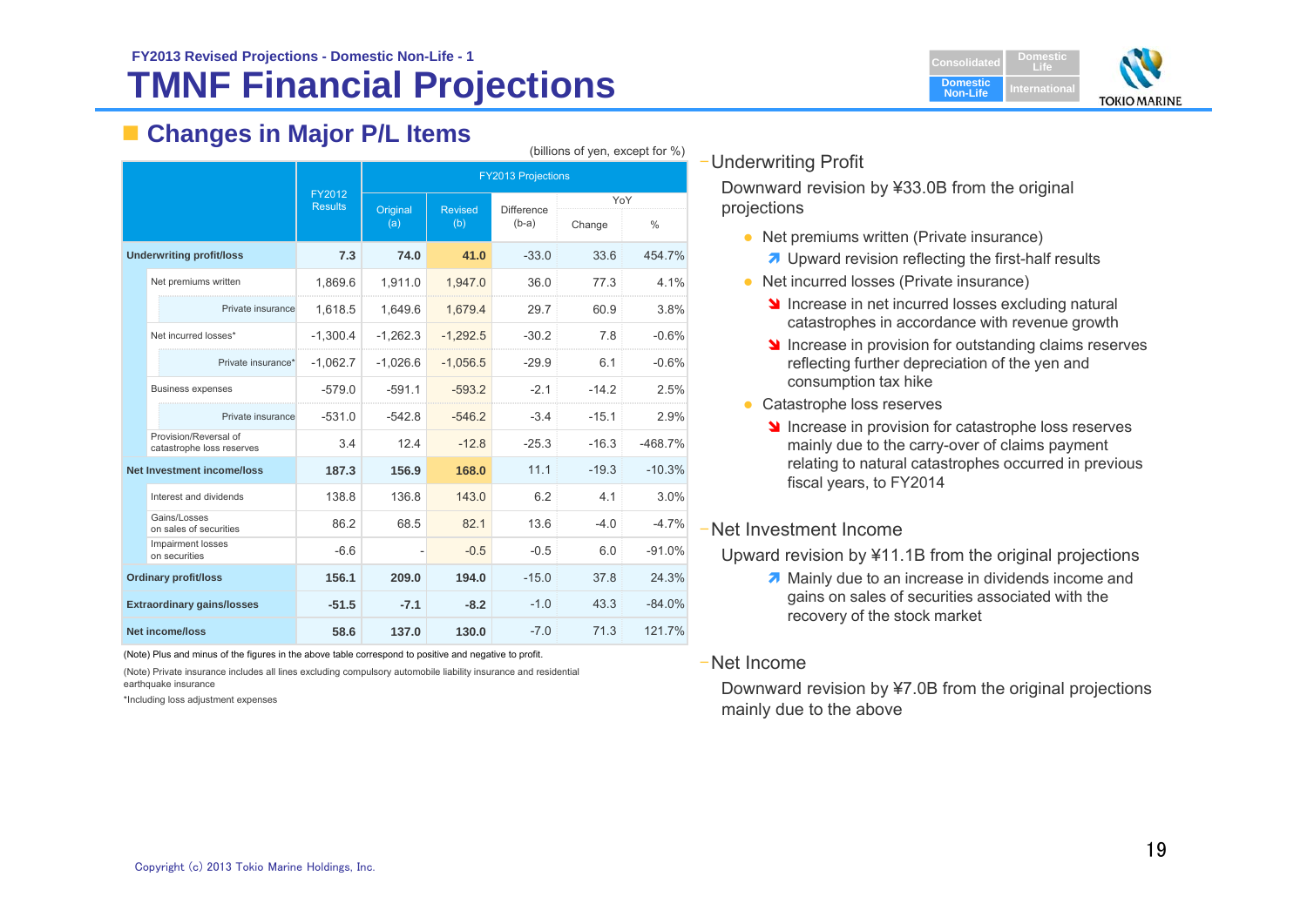

### **Combined Ratio (Private insurance: W/P basis)**



| (billions of yen, except for %) |  |  |  |  |  |  |  |  |
|---------------------------------|--|--|--|--|--|--|--|--|
|---------------------------------|--|--|--|--|--|--|--|--|

|                             | FY2012         |                 | <b>FY2013 Projections</b> |                                |               |
|-----------------------------|----------------|-----------------|---------------------------|--------------------------------|---------------|
|                             | <b>Results</b> | Original<br>(a) | <b>Revised</b><br>(b)     | <b>Difference</b><br>$(b)-(a)$ | YoY<br>Change |
| <b>Net premiums written</b> | 1,618.5        | 1,649.6         | 1.679.4                   | 29.7                           | 60.9          |
| Net claims paid*            | 1.045.1        | 1,060.3         | 1,045.8                   | $-14.5$                        | 0.6           |
| <b>Business expenses</b>    | 531.0          | 542.8           | 546.2                     | 3.4                            | 15.1          |
| Corporate expenses          | 223.9          | 228.6           | 223.9                     | $-46$                          | 0.0           |
| Agency commissions          | 307.1          | 314.1           | 322.2                     | 8.1                            | 15.1          |

| (Reference) |  |
|-------------|--|
|             |  |

| E/I basis loss ratio<br>(Private insurance)* | 66.8% | 62.8% | 63.8% | 1.0 <sub>pt</sub> | $-3.0pt$ |
|----------------------------------------------|-------|-------|-------|-------------------|----------|
| E/I basis loss ratio<br>(Auto insurance)*    | 69.4% | 67.8% | 67.1% | $-0.7$ pt         | $-2.4pt$ |

\* Including loss adjustment expenses

#### – Loss Ratio

Downward revision by 2.0 points from the original projections

- **7** Carry-over of a part of claims payment relating to natural catastrophes occurred in previous fiscal years, to FY2014
- Expense Ratio

Downward revision by 0.4 point from the original projections

 $\lambda$  Increase in net premiums written, etc.

#### –Combined Ratio

Downward revision by 2.4 points from the original projections to 94.8% due to the factors above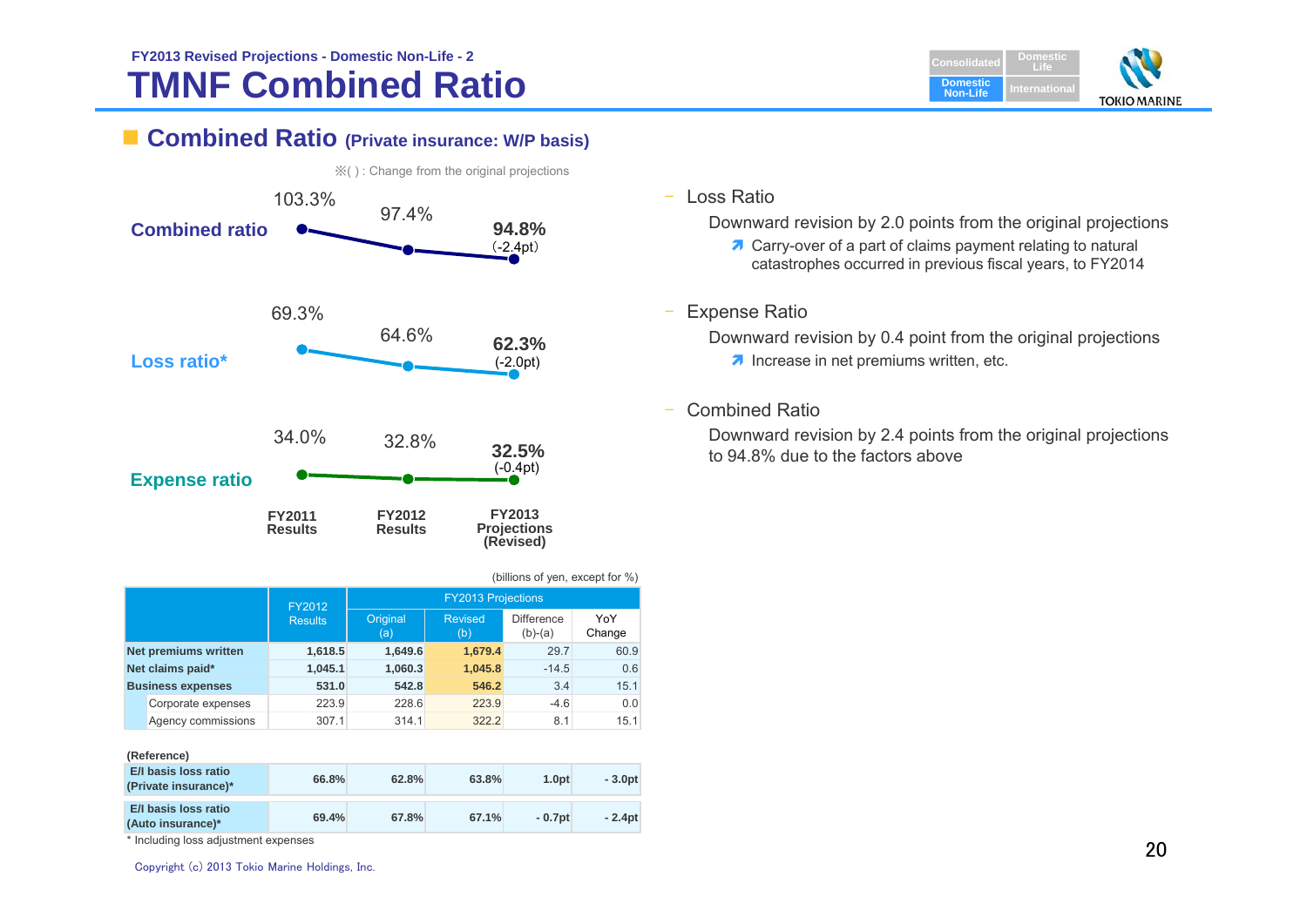# **TMNF NPW & Loss Ratio**



#### ■ Net Premiums Written by Line (billions of yen, except for %)

|                                   |                          |                            | <b>FY2013 Projections</b> |                   |        |      |
|-----------------------------------|--------------------------|----------------------------|---------------------------|-------------------|--------|------|
|                                   | FY2012<br><b>Results</b> | Original<br><b>Revised</b> |                           | <b>Difference</b> | YoY    |      |
|                                   |                          | (a)                        | (b)                       | $(b-a)$           | Change | $\%$ |
| Fire                              | 246.4                    | 244.2                      | 252.3                     | 8.1               | 5.9    | 2.4% |
| <b>Marine</b>                     | 58.0                     | 58.7                       | 62.2                      | 3.5               | 4.2    | 7.3% |
| P.A.                              | 157.1                    | 160.0                      | 161.0                     | 1.0               | 3.9    | 2.5% |
| Auto                              | 908.1                    | 929.4                      | 943.0                     | 13.6              | 34.9   | 3.8% |
| CALI                              | 249.1                    | 259.9                      | 266.0                     | 6.1               | 16.9   | 6.8% |
| Other                             | 250.8                    | 258.6                      | 262.2                     | 3.5               | 11.3   | 4.5% |
| <b>Total</b>                      | 1,869.6                  | 1,911.0                    | 1,947.0                   | 36.0              | 77.3   | 4.1% |
| <b>Private insurance</b><br>Total | 1,618.5                  | 1,649.6                    | 1,679.4                   | 29.7              | 60.9   | 3.8% |

## **W/P Loss Ratio by Line**

|                                          |                                                                                         |                 | <b>FY2013 Projections</b> |                              |               |
|------------------------------------------|-----------------------------------------------------------------------------------------|-----------------|---------------------------|------------------------------|---------------|
|                                          | FY2012<br><b>Results</b><br>64.3%<br>72.2%<br>56.0%<br>67.8%<br>96.1%<br>56.4%<br>68.7% | Original<br>(a) | <b>Revised</b><br>(b)     | <b>Difference</b><br>$(b-a)$ | YoY<br>Change |
| Fire                                     |                                                                                         | 69.2%           | 60.5%                     | -8.6pt                       | $-3.8pt$      |
| Marine                                   |                                                                                         | 61.9%           | 62.7%                     | 0.8pt                        | $-9.5pt$      |
| P.A.                                     |                                                                                         | 55.6%           | 56.0%                     | 0.4pt                        | 0.0pt         |
| Auto                                     |                                                                                         | 66.5%           | 65.5%                     | $-0.9pt$                     | $-2.3pt$      |
| CALI                                     |                                                                                         | 90.8%           | 89.1%                     | -1.6pt                       | $-6.9pt$      |
| Other                                    |                                                                                         | 57.4%           | 55.7%                     | $-1.7$ pt                    | $-0.7$ pt     |
| <b>Total</b>                             |                                                                                         | 67.8%           | 65.9%                     | $-1.9pt$                     | -2.8pt        |
| <b>Private insurance</b><br><b>Total</b> | 64.6%                                                                                   | 64.3%           | 62.3%                     | $-2.0pt$                     | -2.3pt        |

#### Major Factors of Revision in NPW

- $\bullet$  Fire: Upward revision due to an expected increase in housing starts
- **Marine: Upward revision reflecting the trend of revenue growth in** cargo due to improvement in the shipping market
- $\bullet$  P.A.: Upward revision reflecting favorable results of the first-half
- $\bullet$  Auto: Upward revision reflecting favorable increase in the number of new policies
- $\bullet$  CALI: Upward revision due to the review of the forecast for new vehicle sales

- Major Factors of Revision in W/P Loss Ratio
	- $\bullet$  Fire: Downward revision mainly due to the review of the claims payment schedule relating to natural catastrophes occurred in the previous fiscal years
	- **Marine: Upward revision mainly due to a major accident**
	- P.A.: Upward revision reflecting an increase in claims paid in overseas travelers insurance due to the depreciation of the yen, etc.
	- Auto: Downward revision reflecting the claims trend
	- CALI: Downward revision mainly due to the upward revision of net premiums written
	- **O** Other: Downward revision mainly due to expected decrease in claims paid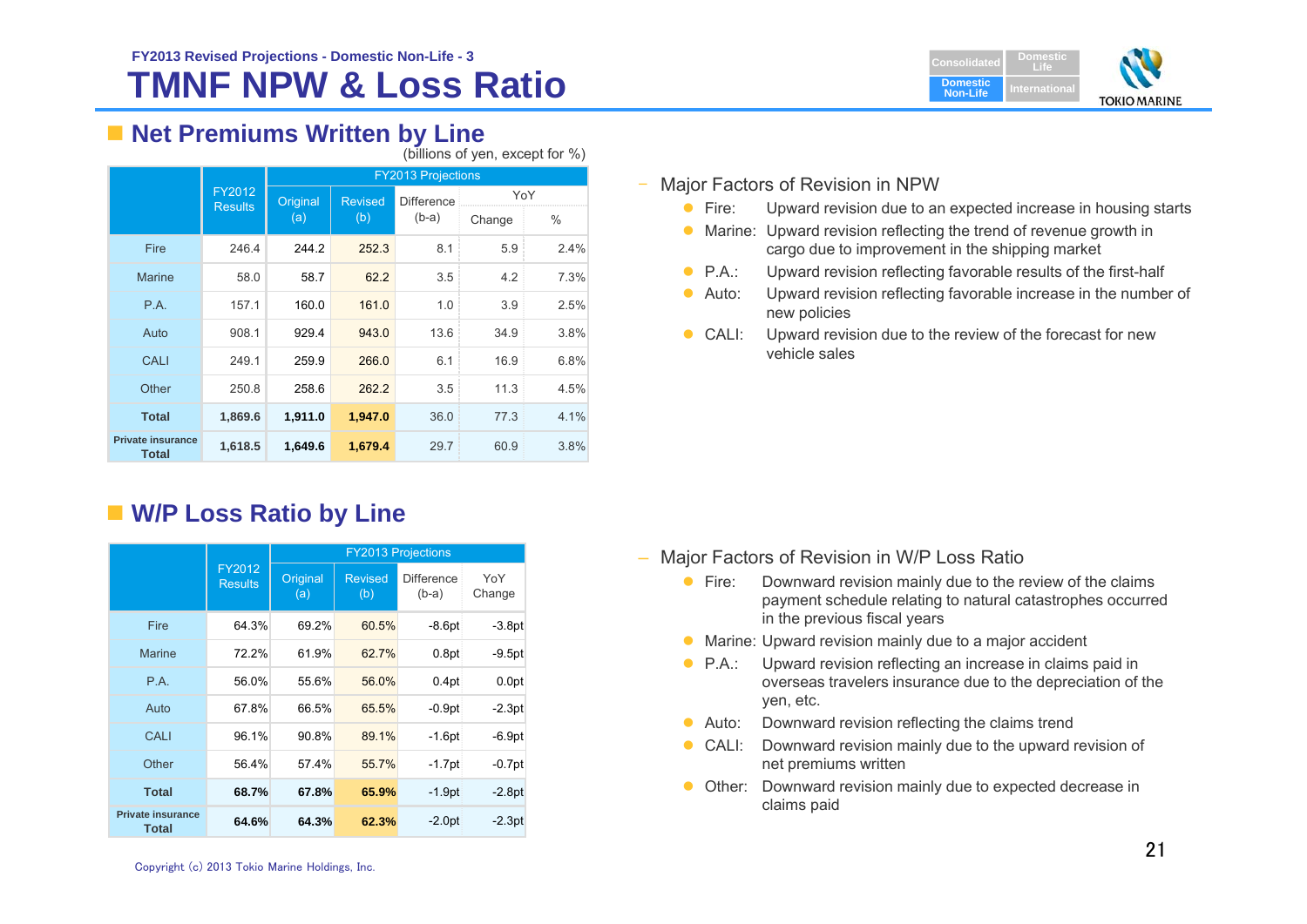# **NF Financial Projections**



## **Changes in Major P/L Items**

|                             |                                                    |                                 | <b>FY2013 Projections</b> |                |                   |        |               |  |  |  |
|-----------------------------|----------------------------------------------------|---------------------------------|---------------------------|----------------|-------------------|--------|---------------|--|--|--|
|                             |                                                    | <b>FY2012</b><br><b>Results</b> | Original                  | <b>Revised</b> | <b>Difference</b> | YoY    |               |  |  |  |
|                             |                                                    |                                 | (a)                       | (b)            | $(b-a)$           | Change | $\frac{0}{0}$ |  |  |  |
|                             | <b>Underwriting profit/loss</b>                    | $-1.1$                          | 1.6                       | 3.6            | 1.9               | 4.7    |               |  |  |  |
|                             | Net premiums written                               | 138.7                           | 138.5                     | 137.9          | $-0.6$            | $-0.8$ | $-0.6%$       |  |  |  |
|                             | Private insurance                                  | 119.6                           | 117.8                     | 117.6          | $-0.1$            | $-1.9$ | $-1.6%$       |  |  |  |
|                             | Net incurred losses*                               | $-96.0$                         | $-95.3$                   | $-92.7$        | 2.5               | 3.2    | $-3.4%$       |  |  |  |
|                             | Private insurance*                                 | $-79.2$                         | $-78.4$                   | $-76.0$        | 2.3               | 3.1    | $-4.0%$       |  |  |  |
|                             | <b>Business expenses</b>                           | $-46.6$                         | $-45.3$                   | $-44.6$        | 0.7               | 1.9    | $-4.2%$       |  |  |  |
|                             | Private insurance                                  | $-41.8$                         | $-40.3$                   | $-40.0$        | 0.3               | 1.7    | $-4.3%$       |  |  |  |
|                             | Provision/Reversal of<br>catastrophe loss reserves | 1.9                             | 1.2                       | 0.8            | $-0.4$            | $-1.0$ | $-53.6%$      |  |  |  |
|                             | Net Investment income/loss                         | 6.4                             | 3.5                       | 2.6            | $-0.8$            | $-3.7$ | $-58.7%$      |  |  |  |
|                             | Interest and dividends                             | 4.4                             | 4.3                       | 4.4            | 0.0               | $-0.0$ | $-1.1%$       |  |  |  |
|                             | Gains/Losses<br>on sales of securities             | 4.3                             | 1.5                       | 0.6            | $-0.9$            | $-3.7$ | $-86.1%$      |  |  |  |
|                             | Impairment losses<br>on securities                 | $-0.1$                          | $-0.2$                    | $-0.1$         | 0.0               | $-0.0$ | 10.4%         |  |  |  |
| <b>Ordinary profit/loss</b> |                                                    | 4.5                             | 4.3                       | 5.5            | 1.2               | 0.9    | 19.7%         |  |  |  |
|                             | <b>Extraordinary gains/losses</b>                  | $-0.0$                          | $-0.2$                    | $-0.2$         | 0.0               | $-0.2$ |               |  |  |  |
| <b>Net income/loss</b>      |                                                    | 2.6                             | 2.6                       | 3.4            | 0.8               | 0.7    | 28.8%         |  |  |  |

\* Including loss adjustment expenses

| (Reference)           |        |       |       |           |           |  |
|-----------------------|--------|-------|-------|-----------|-----------|--|
| Loss ratio            | 68.0%  | 67.0% | 65.4% | $-1.6$ pt | $-2.6$ pt |  |
| <b>Expense ratio</b>  | 33.6%  | 32.7% | 32.4% | $-0.4$ pt | $-1.2pt$  |  |
| <b>Combined ratio</b> | 101.6% | 99.8% | 97.8% | $-2.0pt$  | $-3.8pt$  |  |

(Notes)

1. Plus and minus of the figures in the above table corresponde to positive and negative to profit

2. Private insurance includes all lines excluding compulsory automobile liability insurance and

residential earthquake insurance

### – Underwriting Profit

(billions of yen, except for %)

- Upward revision by ¥1.9B from the original projections
	- $\overline{\mathbf{z}}$ Decrease in net incurred losses mainly in fire and auto
	- $\mathbf{M}$  Decrease in reversal of catastrophe loss reserves due to a decrease in claims paid relating to the above
	- **Decrease in business expenses mainly due to** reduction of corporate expenses
- Net Investment Income
	- Downward revision by ¥0.8B from the original projections due to a decrease in gains on sales of securities
- Net income
	- Upward revision by ¥0.8B from the original projections due to the factors above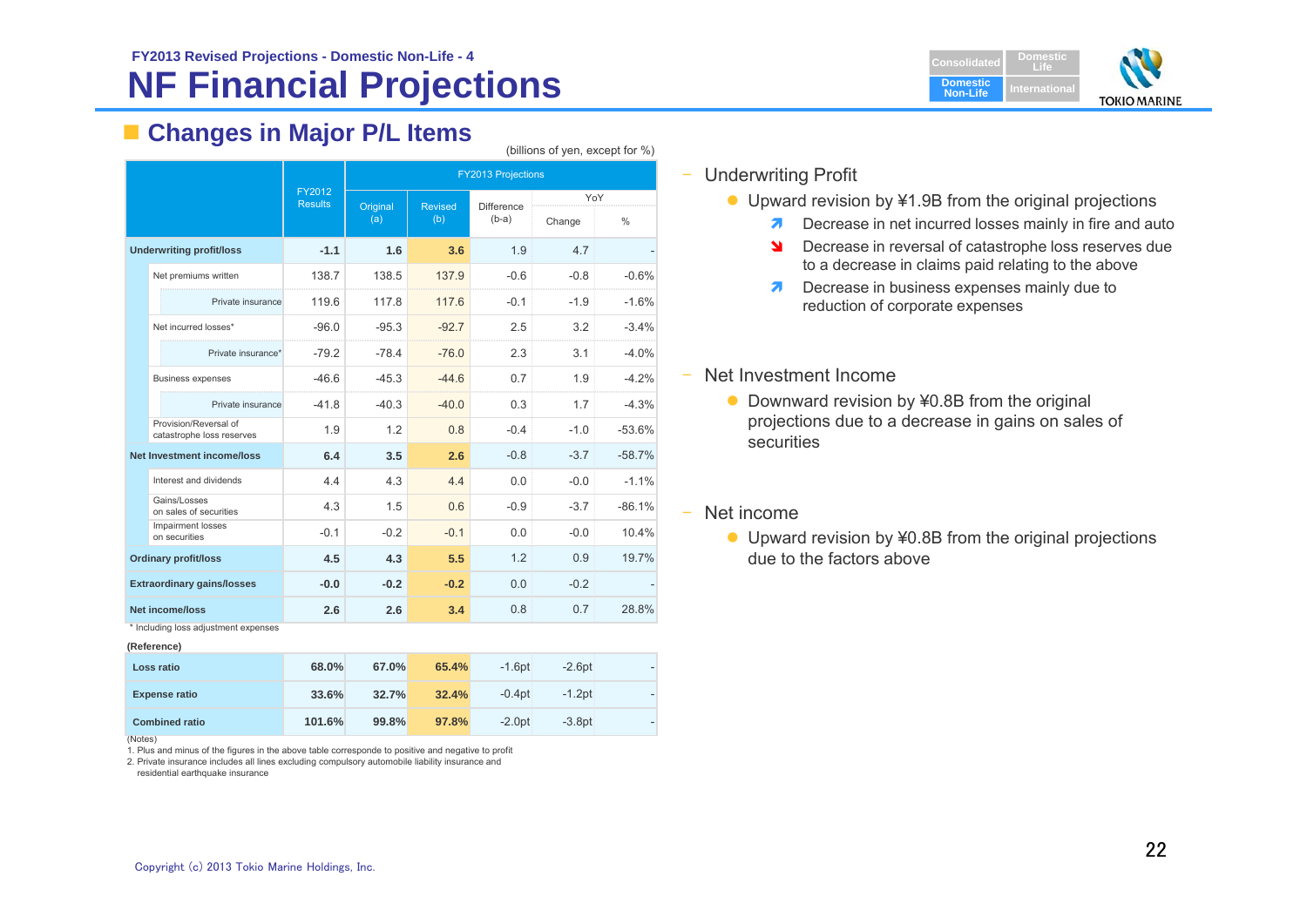## **TMNL Financial Projections FY2013 Revised Projections - Domestic Life**







- New Policies ANP
	- Upward revision by ¥10.3B from the original projections reflecting favorable sales of the first-sector line and individual annuities
- In-force Policies ANP
	- Upward revision by ¥9.0B from the original projections due to steady increase in in-force policies
- Insurance Premiums and Other
	- Upward revision by ¥12.6B from the original projections due to favorable increase in new policies and in-force policies, etc.
- Net Income
	- Upward revision by ¥2.7B from the original projections mainly due to an increase in investment income and a decrease in proportion of products requiring larger provision for underwriting reserves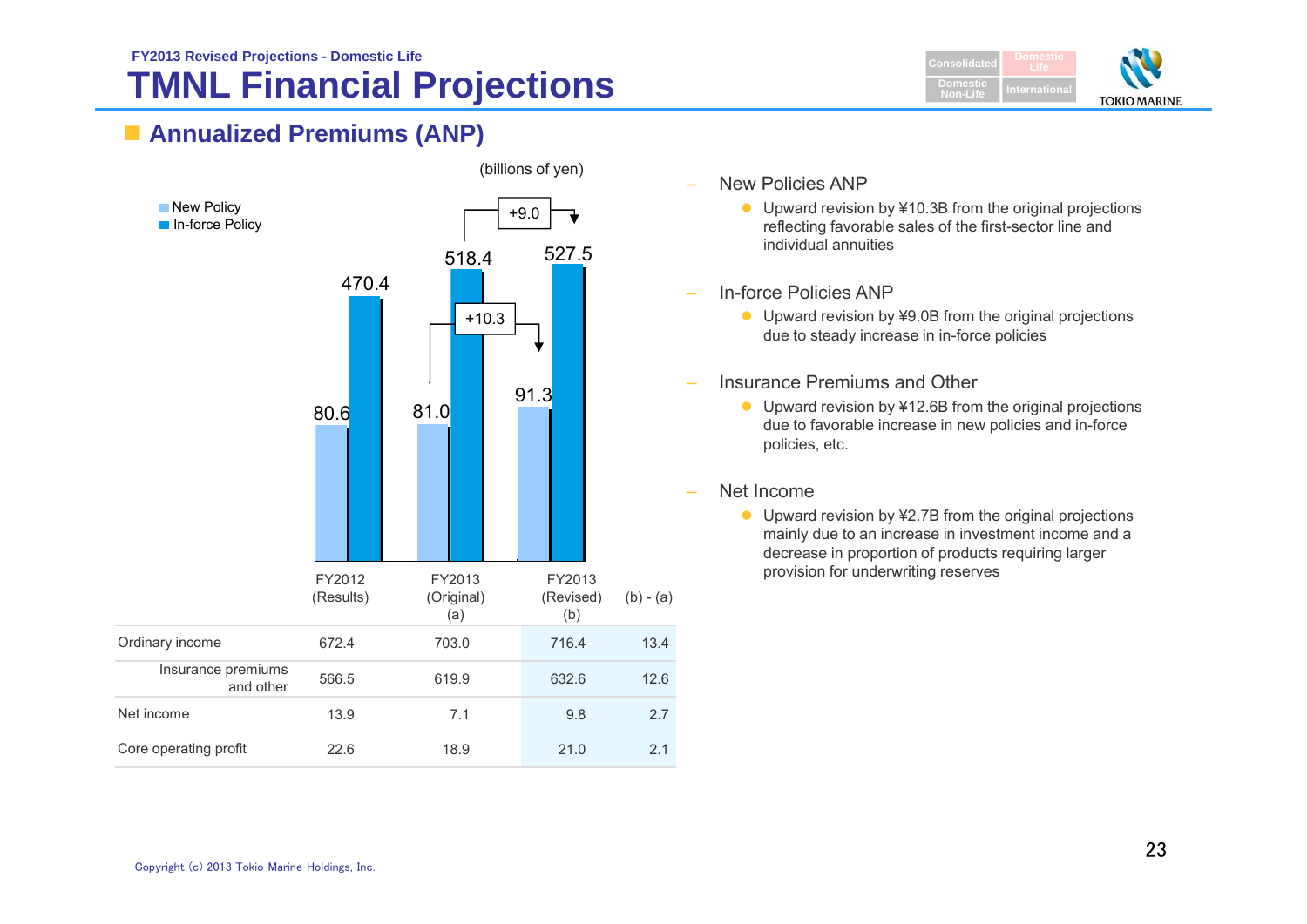# **Net Premiums Written**

## **Net Premiums Written (NPW)**

|                                   |                        |                           |                        | ,                 | (billions of yen, except for %) |               |  |  |  |  |  |
|-----------------------------------|------------------------|---------------------------|------------------------|-------------------|---------------------------------|---------------|--|--|--|--|--|
|                                   | FY2012                 | <b>FY2013 Projections</b> |                        |                   |                                 |               |  |  |  |  |  |
|                                   | <b>Results</b>         | Original<br>(a)           | <b>Revised</b><br>(b)  | <b>Difference</b> | YoY                             |               |  |  |  |  |  |
| Applied FX rate<br>(USD/JPY)      | As of end-<br>Dec 2012 | As of end-<br>Mar 2013    | As of end-<br>Sep 2013 | $(b-a)$           | Change                          | $\frac{0}{0}$ |  |  |  |  |  |
|                                   | JPY 86.5               | JPY 94.0                  | JPY 97.8               |                   |                                 |               |  |  |  |  |  |
| Philadelphia                      | 193.6                  | 226.0                     | 241.0                  | 15.0              | 47.4                            | 24%           |  |  |  |  |  |
| Delphi                            | 75.2                   | 171.0                     | 180.0                  | 9.0               | 104.8                           | 139%          |  |  |  |  |  |
| North America                     | 48.7                   | 56.0                      | 60.0                   | 4.0               | 11.3                            | 23%           |  |  |  |  |  |
| Kiln                              | 106.8                  | 118.0                     | 123.0                  | 5.0               | 16.2                            | 15%           |  |  |  |  |  |
| Europe &<br><b>Middle East</b>    | 20.5                   | 22.0                      | 25.0                   | 3.0               | 4.5                             | 22%           |  |  |  |  |  |
| South &<br><b>Central America</b> | 79.7                   | 96.0                      | 105.0                  | 9.0               | 25.3                            | 32%           |  |  |  |  |  |
| Asia                              | 79.9                   | 95.0                      | 93.0                   | $-2.0$            | 13.1                            | 16%           |  |  |  |  |  |
| Reinsurance                       | 78.3                   | 83.0                      | 98.0                   | 15.0              | 19.7                            | 25%           |  |  |  |  |  |
| <b>Total Non-Life</b>             | 683.0                  | 864.0                     | 925.0                  | 61.0              | 242.0                           | 35%           |  |  |  |  |  |
| Life                              | 51.3                   | 56.0                      | 67.0                   | 11.0              | 15.7                            | 31%           |  |  |  |  |  |
| <b>Total</b>                      | 734.3                  | 920.0                     | 992.0                  | 72.0              | 257.7                           | 35%           |  |  |  |  |  |

Total Non-Life figures include some life insurance premiums of composite overseas subsidiaries



 Upward revision by ¥72B from the original projections to ¥992B due to the depreciation of the yen (¥31.5B) and premium growth mainly in Philadelphia, Delphi, and **Reinsurance** 

#### Philadelphia

● Upward revision by ¥15B due to an increase in new business and continued rate increases of the renewal book

### **Delphi**

● Upward revision by ¥9B due to an increase in new business and rate increases in excess workers' compensation insurance

### South & Central America

● Upward revision by ¥9B due to continuing strong sales of auto insurance in Brazil

### Asia

 $\bullet$  Downward revision by ¥2B due to expected revenue decrease in several countries including China

### Reinsurance

● Upward revision by ¥15B due to growth in non-natural catastrophe business

### Life

● Upward revision by ¥11B due to revenue growth in Singapore and Malaysia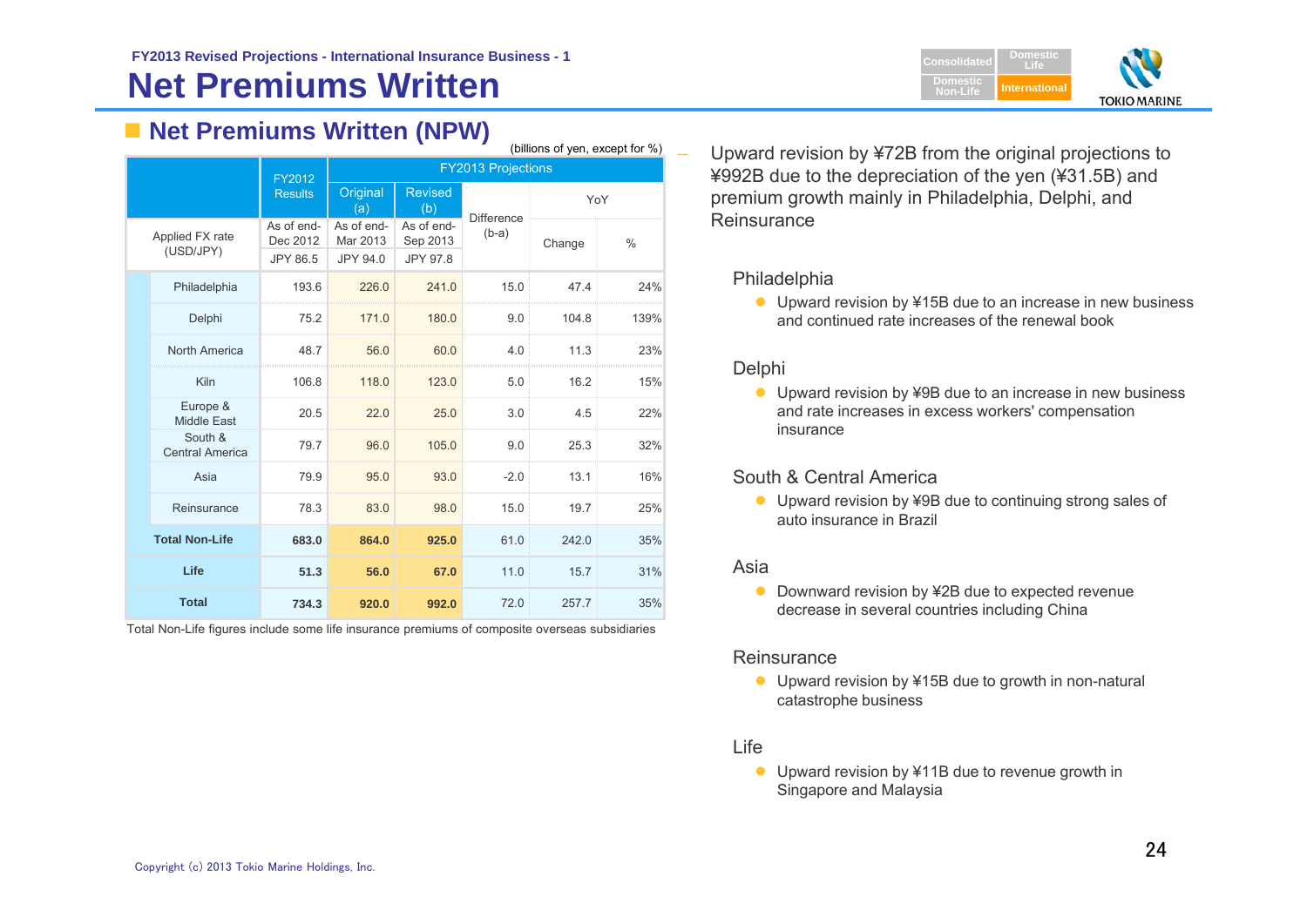# **Adjusted Earnings**

| <b>Adjusted Earnings</b>           |                        |                        |                        |                              | (billions of yen, except for %) |        | Upward revision by ¥25B from the original projections to                                                                      |
|------------------------------------|------------------------|------------------------|------------------------|------------------------------|---------------------------------|--------|-------------------------------------------------------------------------------------------------------------------------------|
|                                    | FY2012                 |                        |                        | <b>FY2013 Projections</b>    |                                 |        | ¥115B due to the depreciation of the yen (¥5.4B) and                                                                          |
|                                    | <b>Results</b>         | Original<br>(a)        | <b>Revised</b><br>(b)  |                              | YoY                             |        | profit increase mainly in Delphi and Asia                                                                                     |
| Applied FX rate<br>(USD/JPY)       | As of end-<br>Dec 2012 | As of end-<br>Mar 2013 | As of end-<br>Sep 2013 | <b>Difference</b><br>$(b-a)$ | Change                          | $\%$   | Philadelphia                                                                                                                  |
|                                    | JPY 86.5               | JPY 94.0               | JPY 97.8               |                              |                                 |        | $\bullet$<br>Upward revision by ¥2B due to an increase in new                                                                 |
| Philadelphia                       | 24.5                   | 28.0                   | 30.0                   | 2.0                          | 5.5                             | 22%    | business and continued rate increases of the renewal                                                                          |
| Delphi                             | 11.9                   | 23.0                   | 29.0                   | 6.0                          | 17.1                            | 144%   | book                                                                                                                          |
| North America                      | 7.3                    | 3.0                    | 4.0                    | 1.0                          | $-3.3$                          | $-45%$ | Delphi                                                                                                                        |
| Kiln                               | 5.6                    | 17.0                   | 20.0                   | 3.0                          | 14.4                            | 257%   | $\bullet$<br>Upward revision by ¥6B mainly due to profit increase in<br>excess workers' compensation business and an increase |
| Europe &<br>Middle East            | 2.2                    | 1.0                    | 0.0                    | $-1.0$                       | $-2.2$                          |        | in investment income                                                                                                          |
| South &<br><b>Central America</b>  | 2.0                    | 2.0                    | 2.0                    | 0.0                          | 0.0                             | 0%     | Kiln                                                                                                                          |
| Asia                               | 2.2                    | 6.0                    | 17.0                   | 11.0                         | 14.8                            | 673%   | FY2013 proceeding in line with projections. Upward<br>$\bullet$                                                               |
| Reinsurance                        | 10.2                   | 12.0                   | 13.0                   | 1.0                          | 2.8                             | 27%    | revision by ¥3B mainly due to the depreciation of the yer                                                                     |
| <b>Total Non-Life</b>              | 66.0                   | 92.0                   | 116.0                  | 24.0                         | 50.0                            | 76%    | Europe & Middle East                                                                                                          |
| Life                               | 4.7                    | 2.0                    | 1.0                    | $-1.0$                       | $-3.7$                          | $-79%$ | Downward revision by ¥1B due to a major accident in<br>$\bullet$                                                              |
| <b>Total</b><br>(After adjustment) | 69.2                   | 90.0                   | 115.0                  | 25.0                         | 45.8                            | 66%    | Europe                                                                                                                        |

Total Non-Life figures include some life insurance premiums of composite overseas subsidiaries

**DomesticLifeDomestic Non-LifeInternational TOKIO MARINE** 

### Philadelphia

### Delphi

### Kiln

### Europe & Middle East

### Asia

 $\bullet$  Upward revision by ¥11B mainly due to a decrease in reserves related to Thai Flood and profitability improvement in major countries

#### Life

 $\bullet$  Downward revision by ¥1B due to a decrease in EV in Thailand life business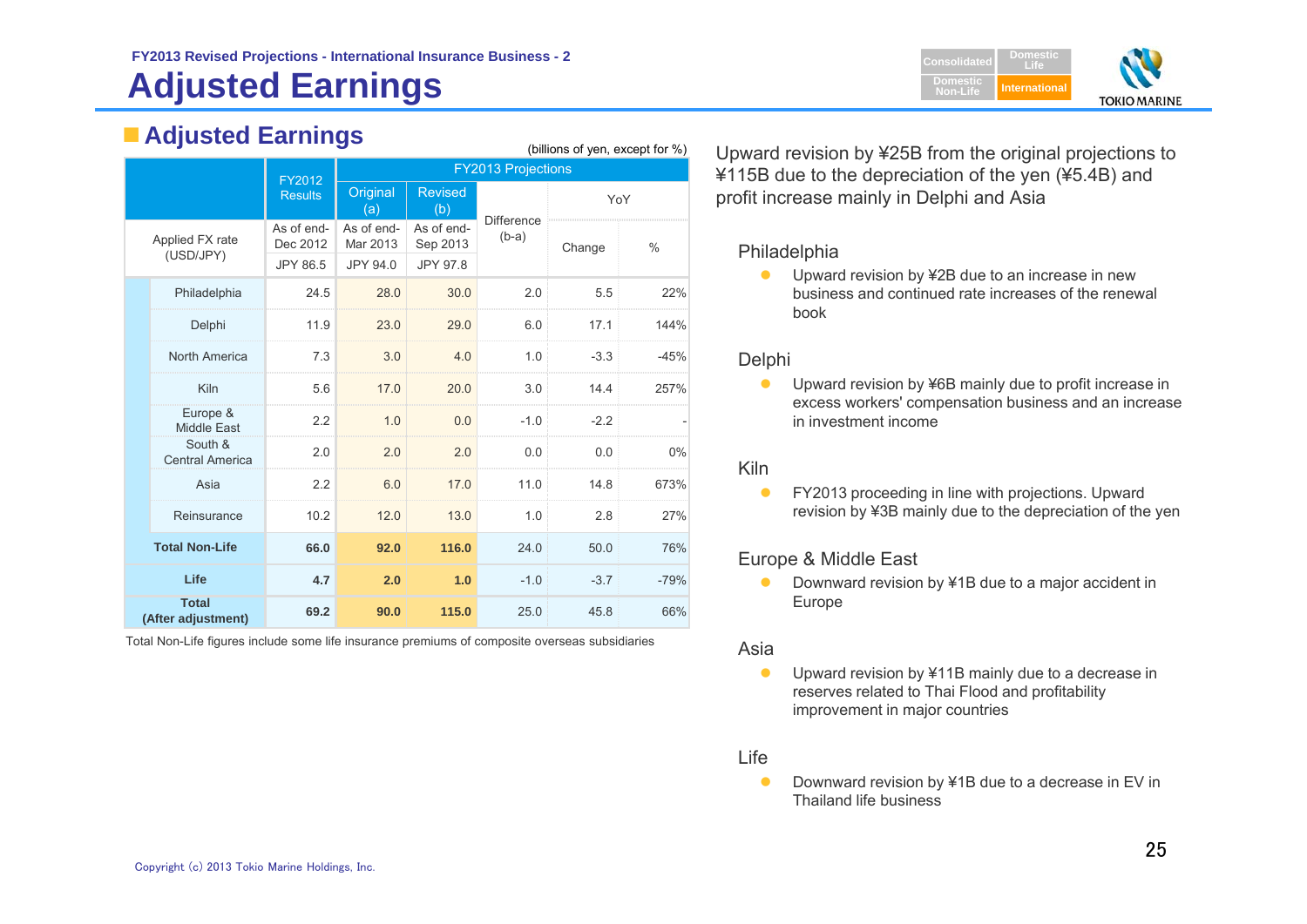

- •**2Q FY2013 Results (PHLY / Delphi / Kiln)**
- •**Definition of Adjusted Earnings**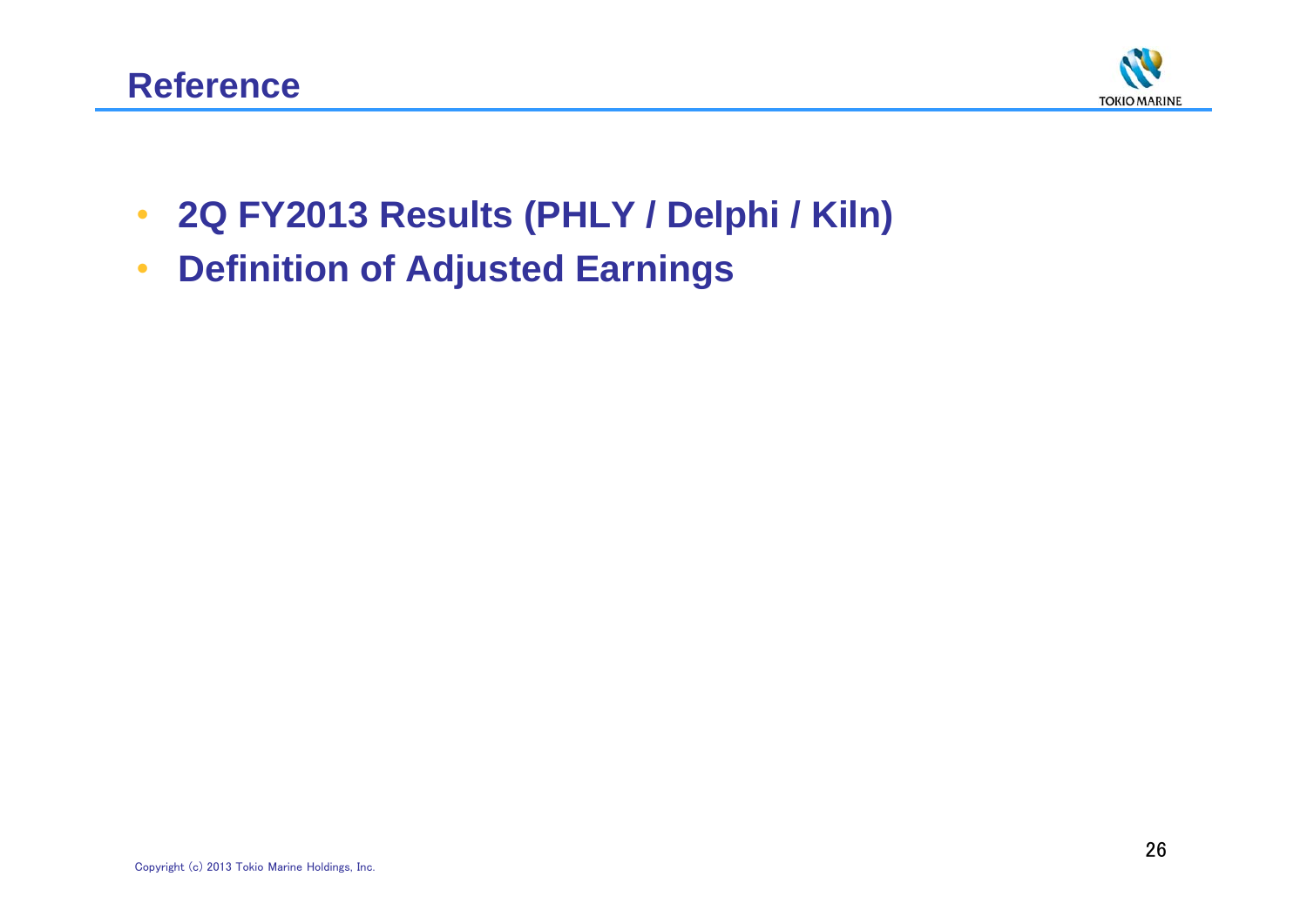## **2Q FY2013 Results (PHLY / Delphi / Kiln) Reference**



|                               | (USD in millions, except for %) |                           |          | (USD in millions, except for %) |                      |     |                               | (GBP in millions, except for %) |                      |          |
|-------------------------------|---------------------------------|---------------------------|----------|---------------------------------|----------------------|-----|-------------------------------|---------------------------------|----------------------|----------|
|                               |                                 | Philadelphia <sup>1</sup> |          | Delphi <sup>1</sup>             |                      |     |                               |                                 | $Kiln^3$             |          |
|                               | FY2012                          | FY2013                    |          | FY2012                          | FY2013               |     |                               | FY2012                          | FY2013               |          |
|                               | 2Q<br><b>Results</b>            | 2Q<br><b>Results</b>      | YoY      | 2Q<br><b>Results</b>            | 2Q<br><b>Results</b> | YoY |                               | 2Q<br><b>Results</b>            | 2Q<br><b>Results</b> | YoY      |
| <b>Net premiums written</b>   | 1,053                           | 1,187                     | 13%      | $\qquad \qquad -$               | 931                  |     | Net premiums written          | 428                             | 417                  | $-3%$    |
| Net premiums earned           | 1,032                           | 1,160                     | 12%      | $\overline{\phantom{m}}$        | 904                  |     | Net premiums earned           | 290                             | 323                  | 11%      |
| Incurred losses               | 656                             | 711                       | 8%       | -                               | 645                  |     | Incurred losses               | 131                             | 143                  | 9%       |
| Commission/Corporate expenses | 307                             | 336                       | 9%       | -                               | 224                  |     | Commission/Corporate expenses | 95                              | 103                  | 8%       |
| Underwriting profit/loss      | 69                              | 113                       | 64%      |                                 | 35                   |     | Underwriting profit/loss      | 62                              | 75                   | 21%      |
| Net investment income/loss    | 104                             | 107                       | 3%       | -                               | 224                  |     | Net investment income/loss    | 9                               | $\overline{2}$       | $-78%$   |
| <b>Adjusted Earnings</b>      | 134                             | 167                       | 25%      | -                               | 176                  |     | Net income                    | 48                              | 66                   | 38%      |
| Loss Ratio <sup>*2</sup>      | 63.6%                           | 61.3%                     | $-2.3pt$ | -                               | 71.3%                |     | Loss Ratio <sup>*2</sup>      | 45.4%                           | 44.4%                | $-1.0pt$ |
| Expense Ratio <sup>*2</sup>   | 29.7%                           | 29.0%                     | $-0.7pt$ | $\overline{\phantom{a}}$        | 24.8%                |     | Expense Ratio <sup>*2</sup>   | 32.9%                           | 32.2%                | $-0.7pt$ |
| Combined Ratio <sup>*2</sup>  | 93.3%                           | 90.3%                     | $-3.0pt$ | -                               | 96.1%                |     | Combined Ratio <sup>2</sup>   | 78.3%                           | 76.5%                | $-1.8pt$ |

\*1: Based on management accounting

\*2: Denominator used is net premiums earned

\*3: Kiln's financial results include a part of the results from Lloyd's syndicate of Tokio Marine & Nichido Fire Insurance Co., Ltd.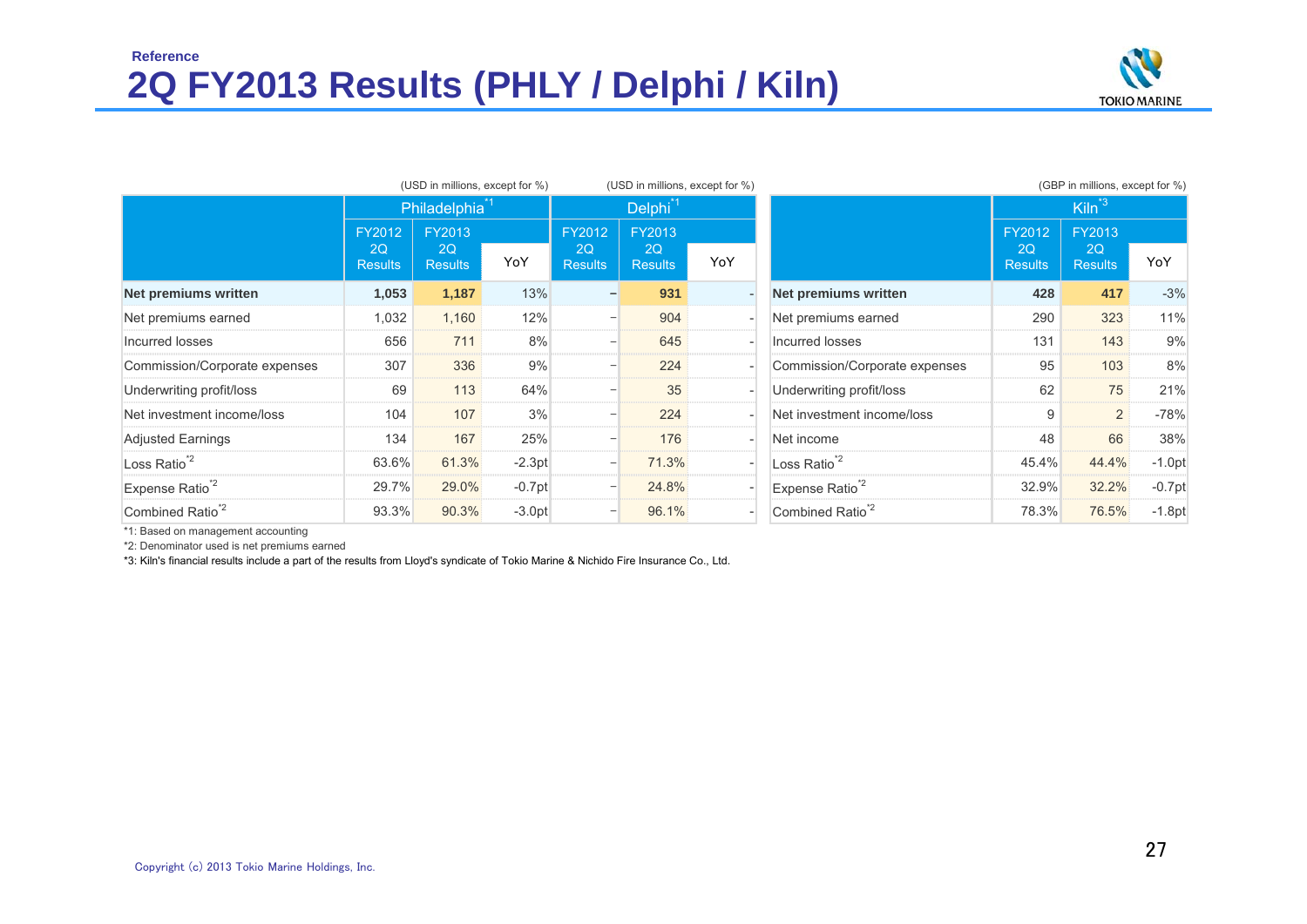## **Reference Definition of Adjusted Earnings**



### **1. Adjusted earnings\*1**

(1) Property and casualty insurance business



(3) Other businesses … Net income determined following financial accounting principles

## **2. Adjusted capital\*1 (average balance basis) 3. Adjusted ROE**



(1) Property and casualty insurance business

#### (3) Other businesses … Net assets determined following financial accounting principles



- \*1 Each adjustment is after-tax basis
- \*2 Reversal are subtracted
- \*3 ALM: Asset Liability management Excluded as counter balance items against market value fluctuations of liabilities
- \*4 Calculations are based on net income basis for life insurance companies in certain regions.
- \*5 EV: Embedded Value

An index in which the net asset value and the net present value of profits generated form the existing policies are combined